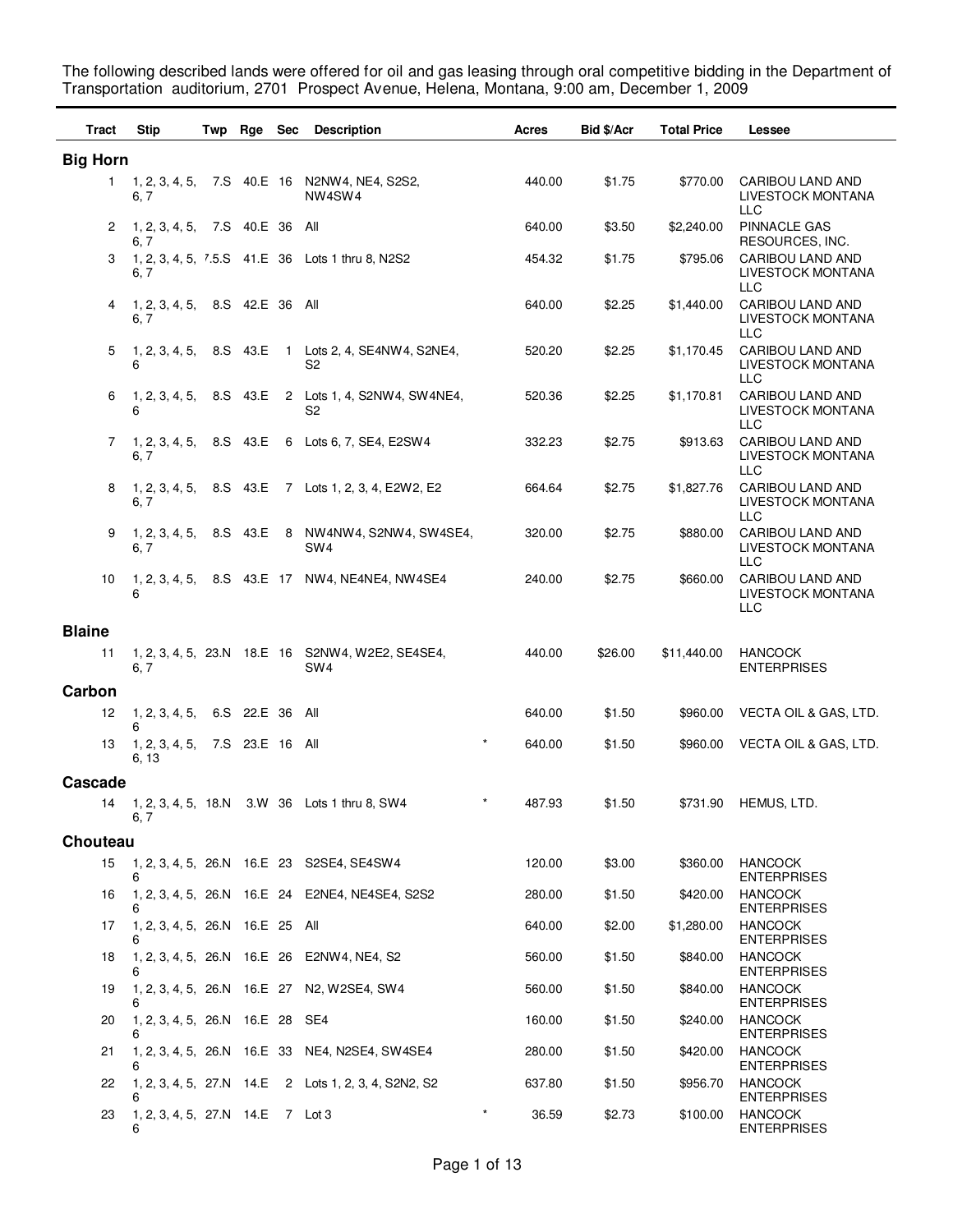| <b>Tract</b>   | <b>Stip</b>                                 | Twp | Rge Sec | <b>Description</b>                                       |         | <b>Acres</b> | Bid \$/Acr | <b>Total Price</b> | Lessee                                |
|----------------|---------------------------------------------|-----|---------|----------------------------------------------------------|---------|--------------|------------|--------------------|---------------------------------------|
| 24             | 6                                           |     |         | 1, 2, 3, 4, 5, 27.N 14.E 10 SE4NE4, N2SE4                |         | 120.00       | \$1.50     | \$180.00           | <b>HANCOCK</b><br><b>ENTERPRISES</b>  |
| 25             | 6                                           |     |         | 1, 2, 3, 4, 5, 27.N 14.E 11 NW4, N2NE4, S2SE4,<br>SE4SW4 |         | 360.00       | \$1.50     | \$540.00           | <b>HANCOCK</b><br><b>ENTERPRISES</b>  |
| 26             | 1, 2, 3, 4, 5, 27.N 14.E 12 S2S2<br>6       |     |         |                                                          |         | 160.00       | \$1.50     | \$240.00           | <b>HANCOCK</b><br><b>ENTERPRISES</b>  |
| 27             | 1, 2, 3, 4, 5, 27.N 14.E 13 All<br>6, 7     |     |         |                                                          |         | 640.00       | \$2.00     | \$1,280.00         | <b>HANCOCK</b><br><b>ENTERPRISES</b>  |
| 28             | 1, 2, 3, 4, 5, 27.N 14.E 14 E2SW4<br>6      |     |         |                                                          |         | 80.00        | \$1.50     | \$120.00           | <b>HANCOCK</b><br><b>ENTERPRISES</b>  |
| 29             | 1, 2, 3, 4, 5, 27.N 14.E 24 All<br>6, 7     |     |         |                                                          |         | 640.00       | \$3.00     | \$1,920.00         | <b>HANCOCK</b><br><b>ENTERPRISES</b>  |
| 30             | 1, 2, 3, 4, 5, 27.N 14.E 36 All             |     |         |                                                          |         | 640.00       | \$4.00     | \$2,560.00         | <b>HANCOCK</b><br><b>ENTERPRISES</b>  |
| 31             | 6                                           |     |         | 1, 2, 3, 4, 5, 27.N 15.E 30 Lots 1, 2, 3, 4, E2W2, W2E2  |         | 477.12       | \$1.50     | \$715.68           | <b>HANCOCK</b><br><b>ENTERPRISES</b>  |
| <b>Daniels</b> |                                             |     |         |                                                          |         |              |            |                    |                                       |
| 32             | 6                                           |     |         | 1, 2, 3, 4, 5, 33.N 51.E 5 S2NW4, SW4                    |         | 240.00       | \$4.00     | \$960.00           | DJ ENERGY LLC                         |
| 33             | 2, 3, 4, 5, 6, 33.N 51.E<br>15              |     |         | 8 Lots 7, 8                                              |         | 82.41        | \$3.00     | \$247.23           | DJ ENERGY LLC                         |
| 34             | 6                                           |     |         | 1, 2, 3, 4, 5, 34.N 49.E 36 NE4NW4, NW4NE4               |         | 80.00        | \$3.00     | \$240.00           | DJ ENERGY LLC                         |
| 35             | 1, 2, 3, 4, 5, 34.N 50.E 16 W2NW4<br>6      |     |         |                                                          | $\star$ | 80.00        | \$1.50     | \$120.00           | DJ ENERGY LLC                         |
| 36             | 1, 2, 3, 4, 5, 34.N 51.E 16 N2NW4<br>6      |     |         |                                                          | $\star$ | 80.00        | \$8.00     | \$640.00           | DJ ENERGY LLC                         |
| <b>Dawson</b>  |                                             |     |         |                                                          |         |              |            |                    |                                       |
| 37             | 1, 2, 3, 4, 5, 13.N 55.E 16 All<br>6        |     |         |                                                          |         | 640.00       | \$2.50     | \$1,600.00         | ANDERSON OIL LTD., LP                 |
| 38             | 1, 2, 3, 4, 5, 13.N 56.E 16 All<br>6, 7     |     |         |                                                          |         | 640.00       | \$10.25    | \$6,560.00         | PETRO-HUNT, LLC                       |
| 39             | 6                                           |     |         | 1, 2, 3, 4, 5, 13.N 57.E 6 Lot 7, E2SW4, SE4             |         | 290.54       | \$28.00    | \$8,135.12         | <b>HARVEY MINERAL</b><br>PARTNERS, LP |
| 40             | 1, 2, 3, 4, 5, 14.N 55.E 36 All<br>6, 7     |     |         |                                                          |         | 640.00       | \$10.00    | \$6,400.00         | <b>HARVEY MINERAL</b><br>PARTNERS, LP |
| 41             | 1, 2, 3, 4, 5, 14.N 56.E 16 All<br>6, 7     |     |         |                                                          |         | 640.00       | \$8.00     | \$5,120.00         | <b>HARVEY MINERAL</b><br>PARTNERS, LP |
| 42             | 1, 2, 3, 4, 5, 14.N 57.E 36 All<br>6, 7, 10 |     |         |                                                          |         | 640.00       | \$14.25    | \$9,120.00         | <b>HARVEY MINERAL</b><br>PARTNERS, LP |
| 43             | 1, 2, 3, 4, 5, 14.N 58.E 16 All<br>6, /     |     |         |                                                          |         | 640.00       | \$10.75    | \$6,880.00         | <b>TRINITY WESTERN</b>                |
| 44             | 1, 2, 3, 4, 5, 15.N 53.E 16 All             |     |         |                                                          |         | 640.00       | \$1.75     | \$1,120.00         | TOMMY C. CRAIGHEAD                    |
| 45             | 1, 2, 3, 4, 5, 15.N 53.E 18 E2<br>6         |     |         |                                                          |         | 320.00       | \$1.50     | \$480.00           | <b>HARVEY MINERAL</b><br>PARTNERS, LP |
| 46             | 1, 2, 3, 4, 5, 15.N 53.E 24 S2<br>6         |     |         |                                                          | $\star$ | 320.00       | \$1.75     | \$560.00           | <b>HAYES RESOURCES</b>                |
| 47             | 1, 2, 3, 4, 5, 15.N 53.E 36 All<br>6, 7     |     |         |                                                          |         | 640.00       | \$1.75     | \$1,120.00         | TRINITY WESTERN                       |
| 48             | 1, 2, 3, 4, 5, 15.N 54.E 16 All<br>6        |     |         |                                                          |         | 640.00       | \$5.25     | \$3,360.00         | <b>HARVEY MINERAL</b><br>PARTNERS, LP |
| 49             | 1, 2, 3, 4, 5, 15.N 55.E 36 All<br>6, 7     |     |         |                                                          |         | 640.00       | \$9.00     | \$5,760.00         | TOMMY C. CRAIGHEAD                    |
| 50             | 1, 2, 3, 4, 5, 16.N 53.E 16 All<br>6        |     |         |                                                          |         | 640.00       | \$6.25     | \$4,000.00         | <b>HARVEY MINERAL</b><br>PARTNERS, LP |
| 51             | 1, 2, 3, 4, 5, 16.N 53.E 36 All<br>6        |     |         |                                                          |         | 640.00       | \$6.00     | \$3,840.00         | <b>HARVEY MINERAL</b><br>PARTNERS, LP |
| 52             | 1, 2, 3, 4, 5, 16.N 54.E 10 NE4<br>6        |     |         |                                                          |         | 160.00       | \$6.25     | \$1,000.00         | PETRO-HUNT, LLC                       |
| 53             | 6                                           |     |         | 1, 2, 3, 4, 5, 16.N 54.E 12 S2NE4, SE4NW4, NE4SW4        |         | 160.00       | \$9.25     | \$1,480.00         | PETRO-HUNT, LLC                       |
| 54             | 1, 2, 3, 4, 5, 16.N 54.E 16 All<br>6.7      |     |         |                                                          |         | 640.00       | \$17.25    | \$11,040.00        | PETRO-HUNT, LLC                       |
| 55             | 6                                           |     |         | 1, 2, 3, 4, 5, 16.N 54.E 36 Lots 1, 2, 3, 4, N2, N2S2    |         | 637.00       | \$20.50    | \$13,058.50        | PETRO-HUNT, LLC                       |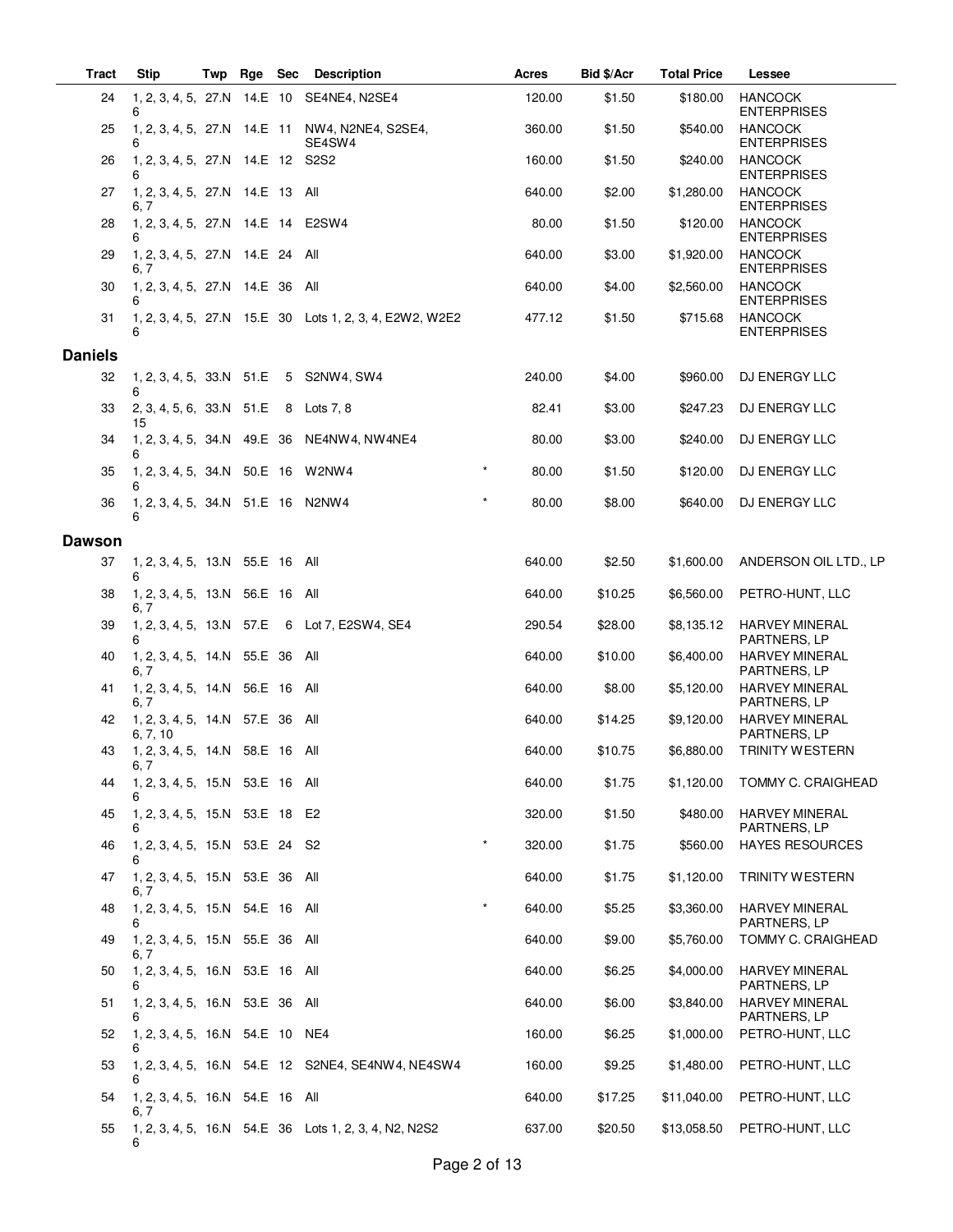| <b>Tract</b>  | <b>Stip</b>                             | Twp | Rge             | <b>Sec</b> | <b>Description</b>                                          |         | Acres  | Bid \$/Acr | <b>Total Price</b> | Lessee                                |
|---------------|-----------------------------------------|-----|-----------------|------------|-------------------------------------------------------------|---------|--------|------------|--------------------|---------------------------------------|
| 56            | 1, 2, 3, 4, 5, 16.N<br>6                |     | 55.E 16 All     |            |                                                             | $\star$ | 640.00 | \$20.25    | \$12,960.00        | PETRO-HUNT, LLC                       |
| 57            | 15                                      |     |                 |            | 2, 3, 4, 5, 6, 16.N 55.E 36 NE4, S2, less 10 acres in SW4 * |         | 470.00 | \$15.00    | \$7,050.00         | TOMMY C. CRAIGHEAD                    |
| 58            | 6. 7                                    |     |                 |            | 1, 2, 3, 4, 5, 16.N 56.E 16 Lots 1, 2, 3, 4, E2W2, E2       |         | 640.80 | \$9.00     | \$5,767.20         | TOMMY C. CRAIGHEAD                    |
| 59            | 6. 7                                    |     |                 |            | 1, 2, 3, 4, 5, 16.N 56.E 36 Lots 1 thru 8, S2N2, SE4        |         | 642.08 | \$8.00     | \$5,136.64         | <b>HARVEY MINERAL</b><br>PARTNERS, LP |
| 60            | 1, 2, 3, 4, 5, 16.N 57.E 36<br>6, 8     |     |                 |            | All                                                         |         | 640.00 | \$8.00     | \$5,120.00         | <b>HARVEY MINERAL</b><br>PARTNERS, LP |
| 61            | 1, 2, 3, 4, 5, 16.N 58.E 36<br>6        |     |                 |            | All                                                         |         | 640.00 | \$7.75     | \$4,960.00         | <b>HARVEY MINERAL</b><br>PARTNERS, LP |
| 62            |                                         |     |                 |            | 1, 2, 3, 4, 5, 17.N 52.E 7 Lots 1, 2, 3, 4, E2W2            |         | 314.20 | \$2.25     | \$706.95           | <b>HARVEY MINERAL</b><br>PARTNERS, LP |
| 63            | 1, 2, 3, 4, 5, 17.N 52.E 14 SE4<br>6    |     |                 |            |                                                             |         | 160.00 | \$1.75     | \$280.00           | <b>HAYES RESOURCES</b>                |
| 64            | 1, 2, 3, 4, 5, 17.N 52.E 16 All<br>6    |     |                 |            |                                                             |         | 640.00 | \$1.50     | \$960.00           | <b>HARVEY MINERAL</b><br>PARTNERS, LP |
| 65            | 1, 2, 3, 4, 5, 17.N 52.E 36<br>6        |     |                 |            | All                                                         |         | 640.00 | \$2.00     | \$1,280.00         | <b>HARVEY MINERAL</b><br>PARTNERS, LP |
| 66            | 1, 2, 3, 4, 5, 18.N 52.E 16 All<br>6    |     |                 |            |                                                             |         | 640.00 | \$3.00     | \$1,920.00         | TOMMY C. CRAIGHEAD                    |
| 67            | 1, 2, 3, 4, 5, 18.N 52.E 31<br>6        |     |                 |            | SE4                                                         |         | 160.00 | \$1.50     | \$240.00           | <b>HARVEY MINERAL</b><br>PARTNERS, LP |
| 68            |                                         |     |                 |            | 1, 2, 3, 4, 5, 18.N 52.E 32 W2E2, SW4                       |         | 320.00 | \$1.50     | \$480.00           | <b>HARVEY MINERAL</b><br>PARTNERS, LP |
| 69            | 1, 2, 3, 4, 5, 18.N 52.E 36 All         |     |                 |            |                                                             |         | 640.00 | \$1.50     | \$960.00           | <b>HARVEY MINERAL</b><br>PARTNERS, LP |
| 70            | 6                                       |     |                 |            | 1, 2, 3, 4, 5, 18.N 53.E 30 Lots 1, 2, 3, 4, E2W2           |         | 315.16 | \$3.75     | \$1,181.85         | <b>HARVEY MINERAL</b><br>PARTNERS, LP |
| 71            | 1, 2, 3, 4, 5, 19.N 52.E 16             |     |                 |            | All                                                         |         | 640.00 | \$1.50     | \$960.00           | <b>HARVEY MINERAL</b><br>PARTNERS, LP |
| 72            | 1, 2, 3, 4, 5, 19.N 52.E 36             |     |                 |            | All                                                         |         | 640.00 | \$1.50     | \$960.00           | <b>HARVEY MINERAL</b><br>PARTNERS, LP |
| 73            | 1, 2, 3, 4, 5, 20.N 52.E<br>6           |     |                 |            | 2 Lots 1, 2, S2NE4, SE4, less 1<br>acre in Lot 2            |         | 325.24 | \$1.50     | \$487.86           | <b>HARVEY MINERAL</b><br>PARTNERS, LP |
| 74            | 1, 2, 3, 4, 5, 20.N 52.E 16<br>6        |     |                 |            | All                                                         |         | 640.00 | \$1.50     | \$960.00           | <b>HARVEY MINERAL</b><br>PARTNERS, LP |
| 75            | 1, 2, 3, 4, 5, 20.N 52.E 18             |     |                 |            | NE4, E2NW4, NE4SW4,<br>NW4SE4                               |         | 320.00 | \$1.50     | \$480.00           | <b>HARVEY MINERAL</b><br>PARTNERS, LP |
| 76            | 1, 2, 3, 4, 5, 20.N 52.E 36<br>6        |     |                 |            | All                                                         |         | 640.00 | \$1.50     | \$960.00           | <b>HARVEY MINERAL</b><br>PARTNERS, LP |
| 77            | 6                                       |     |                 |            | 1, 2, 3, 4, 5, 20.N 53.E 30 Lots 3, 4, SE4, E2SW4           |         | 310.48 | \$3.25     | \$1,009.06         | <b>HARVEY MINERAL</b><br>PARTNERS, LP |
| <b>Fallon</b> |                                         |     |                 |            |                                                             |         |        |            |                    |                                       |
| 78            | 1, 2, 3, 4, 5,<br>6                     |     | 7.N 59.E 36 All |            |                                                             | $\star$ | 640.00 | \$1.50     | \$960.00           | <b>HARVEY MINERAL</b><br>PARTNERS, LP |
| 79            | 1, 2, 3, 4, 5, 9.N 58.E 16 All<br>6, 9  |     |                 |            |                                                             |         | 640.00 | \$1.50     | \$960.00           | <b>HARVEY MINERAL</b><br>PARTNERS, LP |
| 80            | 1, 2, 3, 4, 5, 10.N 59.E 12 SE4<br>6    |     |                 |            |                                                             |         | 160.00 | \$4.00     | \$640.00           | ANDERSON OIL LTD., LP                 |
| 81            | 1, 2, 3, 4, 5, 10.N 59.E 16 All<br>6, 7 |     |                 |            |                                                             |         | 640.00 | \$10.00    | \$6,400.00         | ANDERSON OIL LTD., LP                 |
| 82            | 1, 2, 3, 4, 5, 10.N 59.E 36 All<br>6    |     |                 |            |                                                             |         | 640.00 | \$16.00    | \$10,240.00        | ANDERSON OIL LTD., LP                 |
| 83            | 6                                       |     |                 |            | 1, 2, 3, 4, 5, 10. N 61. E 16 Lots 1, 2, 3, 4, W2           |         | 453.12 | \$4.00     | \$1,812.48         | <b>HARVEY MINERAL</b><br>PARTNERS, LP |
| <b>Fergus</b> |                                         |     |                 |            |                                                             |         |        |            |                    |                                       |
| 84            | 1, 2, 3, 4, 5, 17.N 17.E<br>6, 7        |     |                 |            | 2 Lot 4                                                     | $\star$ | 40.98  | \$2.44     | \$100.00           | KYKUIT RESOURCES,<br>LLC              |
| 85            | 1, 2, 3, 4, 5, 17.N 17.E<br>6, 7        |     |                 |            | 6 Lots 1 thru 7, SE4NW4,<br>S2NE4, SE4, E2SW4               |         | 626.18 | \$1.75     | \$1,095.81         | A. J. HOLT                            |
| 86            | 1, 2, 3, 4, 5, 17.N 17.E<br>6. 7        |     |                 |            | 7 NE4NE4                                                    | $\star$ | 40.00  | \$2.50     | \$100.00           | KYKUIT RESOURCES,<br>LLC              |
| 87            | 1, 2, 3, 4, 5, 17.N 17.E 16 All<br>6    |     |                 |            |                                                             |         | 640.00 | \$1.75     | \$1,120.00         | A. J. HOLT                            |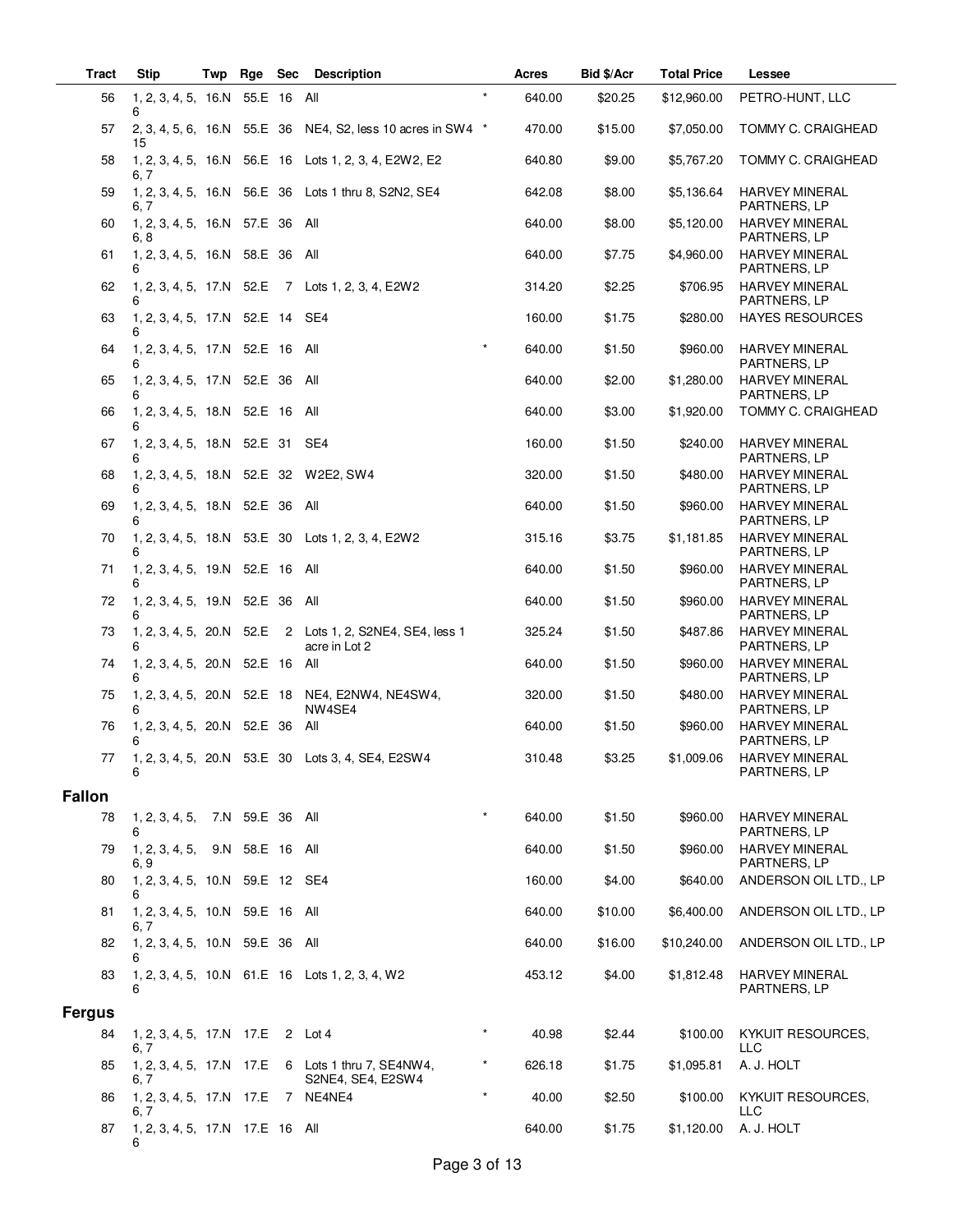| <b>Tract</b> | <b>Stip</b>                              | Twp | Rge | <b>Sec</b> | <b>Description</b>                                                                |          | Acres  | Bid \$/Acr | <b>Total Price</b> | Lessee                          |
|--------------|------------------------------------------|-----|-----|------------|-----------------------------------------------------------------------------------|----------|--------|------------|--------------------|---------------------------------|
| 88           | 6                                        |     |     |            | 1, 2, 3, 4, 5, 17.N 17.E 19 Lots 1, 2, 3, 4, E2W2, E2                             |          | 635.68 | \$1.75     | \$1,112.44         | A. J. HOLT                      |
| 89           | 1, 2, 3, 4, 5, 17.N 17.E 20 S2<br>6      |     |     |            |                                                                                   | $\star$  | 320.00 | \$1.75     | \$560.00           | A. J. HOLT                      |
| 90           | 1, 2, 3, 4, 5, 17.N 17.E 36 All<br>6, 7  |     |     |            |                                                                                   |          | 640.00 | \$1.75     | \$1,120.00         | A. J. HOLT                      |
| 91           |                                          |     |     |            | 1, 2, 3, 4, 5, 17.N 18.E 5 SW4, W2SE4, 4 acres in<br>SE4SE4                       | $^\star$ | 244.00 | \$1.75     | \$427.00           | A. J. HOLT                      |
| 92           | 6                                        |     |     |            | 1, 2, 3, 4, 5, 17.N 18.E 7 E2NE4NE4                                               | $\star$  | 20.00  | \$5.00     | \$100.00           | KYKUIT RESOURCES,<br><b>LLC</b> |
| 93           | 1, 2, 3, 4, 5, 17.N 18.E<br>6            |     |     |            | 8 N2N2                                                                            |          | 160.00 | \$1.75     | \$280.00           | A. J. HOLT                      |
| 94           |                                          |     |     |            | 1, 2, 3, 4, 5, 17.N 18.E 16 W2, W2E2                                              | $\star$  | 480.00 | \$1.75     | \$840.00           | A. J. HOLT                      |
| 95           | 1, 2, 3, 4, 5, 17.N 18.E 36 All<br>6     |     |     |            |                                                                                   | $\star$  | 640.00 | \$1.75     | \$1,120.00         | A. J. HOLT                      |
| 96           | 1, 2, 3, 4, 5, 17.N 19.E 16 All<br>6     |     |     |            |                                                                                   |          | 640.00 | \$2.25     | \$1,440.00         | A. J. HOLT                      |
| 97           | 1, 2, 3, 4, 5, 17.N 19.E 36 All<br>6. 7  |     |     |            |                                                                                   |          | 640.00 | \$1.75     | \$1,120.00         | A. J. HOLT                      |
| 98           | 6, 7                                     |     |     |            | 1, 2, 3, 4, 5, 17.N 20.E 6 Lots 1, 2, S2NE4, SE4                                  | $^\star$ | 363.16 | \$1.75     | \$635.53           | A. J. HOLT                      |
| 99           | 6, 7                                     |     |     |            | 1, 2, 3, 4, 5, 17.N 20.E 16 Lots 2 thru 7, S2NW4,<br>SW4NE4, W2SE4, SW4           |          | 623.50 | \$1.75     | \$1,091.12         | A. J. HOLT                      |
| 100          | 1, 2, 3, 4, 5, 17.N 20.E 34<br>6, 12     |     |     |            | E2SE4                                                                             |          | 80.00  | \$1.75     | \$140.00           | A. J. HOLT                      |
| 101          |                                          |     |     |            | 1, 2, 3, 4, 5, 17.N 20.E 35 E2NW4, NW4NE4, S2NE4, S2                              |          | 520.00 | \$1.75     | \$910.00           | A. J. HOLT                      |
| 102          | 6                                        |     |     |            | 1, 2, 3, 4, 5, 17.N 20.E 36 NE4NW4, E2, NW4SW4,<br>S <sub>2</sub> SW <sub>4</sub> | $\star$  | 480.00 | \$1.75     | \$840.00           | A. J. HOLT                      |
| 103          | 1, 2, 3, 4, 5, 17.N 21.E 16 All<br>6.7   |     |     |            |                                                                                   |          | 640.00 | \$1.75     | \$1,120.00         | A. J. HOLT                      |
| 104          |                                          |     |     |            | 1, 2, 3, 4, 5, 17.N 21.E 25 NE4NW4, NE4                                           |          | 200.00 | \$1.75     | \$350.00           | A. J. HOLT                      |
| 105          | 1, 2, 3, 4, 5, 18.N 17.E 16 All<br>6     |     |     |            |                                                                                   |          | 640.00 | \$1.75     | \$1,120.00         | A. J. HOLT                      |
| 106          | 1, 2, 3, 4, 5, 18.N 17.E 26 W2W2<br>6, 7 |     |     |            |                                                                                   |          | 160.00 | \$1.75     | \$280.00           | A. J. HOLT                      |
| 107          | 6. 7                                     |     |     |            | 1, 2, 3, 4, 5, 18.N 17.E 34 E2NE4, N2SE4                                          | $^\star$ | 160.00 | \$1.75     | \$280.00           | A. J. HOLT                      |
| 108          | 6, 7                                     |     |     |            | 1, 2, 3, 4, 5, 18.N 17.E 35 Lots 3 thru 7, 10 thru 12, SW4 *                      |          | 479.02 | \$1.75     | \$838.28           | A. J. HOLT                      |
| 109          | 6, 7, 14                                 |     |     |            | 1, 2, 3, 4, 5, 18.N 17.E 36 Lots 1 thru 16, SW4SE4,<br>S2SW4                      |          | 415.86 | \$1.75     |                    | \$727.76 A. J. HOLT             |
| 110          | 1, 2, 3, 4, 5, 18.N 18.E 16 All<br>6     |     |     |            |                                                                                   | $\star$  | 640.00 | \$1.75     |                    | \$1,120.00 A. J. HOLT           |
| 111          |                                          |     |     |            | 1, 2, 3, 4, 5, 18.N 18.E 24 SE4NW4, S2NE4, E2SW4                                  | $^\star$ | 200.00 | \$1.75     | \$350.00           | A. J. HOLT                      |
| 112          | 1, 2, 3, 4, 5, 18.N 18.E 25 NW4NW4<br>6  |     |     |            |                                                                                   | $\star$  | 40.00  | \$2.75     | \$110.00           | A. J. HOLT                      |
| 113          | 6                                        |     |     |            | 1, 2, 3, 4, 5, 18.N 18.E 26 NE4NE4, S2NE4, NW4SE4,<br>NE4SW4, S2SW4               | $^\star$ | 280.00 | \$1.75     | \$490.00           | A. J. HOLT                      |
| 114          | 1, 2, 3, 4, 5, 18.N 18.E 36 All<br>6     |     |     |            |                                                                                   | $\star$  | 640.00 | \$1.75     | \$1,120.00         | A. J. HOLT                      |
| 115          |                                          |     |     |            | 1, 2, 3, 4, 5, 18.N 19.E 3 Lot 4, SW4NW4                                          |          | 79.91  | \$1.75     |                    | \$139.84 A. J. HOLT             |
| 116          | 6                                        |     |     |            | 1, 2, 3, 4, 5, 18.N 19.E 4 Lots 1, 2, 3, 4, S2N2,<br>NW4SW4                       | $\star$  | 361.20 | \$1.75     |                    | \$632.10 A. J. HOLT             |
| 117          | 6                                        |     |     |            | 1, 2, 3, 4, 5, 18.N 19.E 5 SE4NE4, NE4SE4                                         |          | 80.00  | \$1.75     | \$140.00           | A. J. HOLT                      |
| 118          |                                          |     |     |            | 1, 2, 3, 4, 5, 18.N 19.E 7 E2NW4, W2SE4, NE4SW4                                   | $\star$  | 200.00 | \$1.75     | \$350.00           | A. J. HOLT                      |
| 119          | 1, 2, 3, 4, 5, 18.N 19.E 16 All<br>6, 7  |     |     |            |                                                                                   |          | 640.00 | \$1.50     | \$960.00           | KYKUIT RESOURCES,<br><b>LLC</b> |
| 120          | 1, 2, 3, 4, 5, 18.N 19.E 18 N2NE4<br>6   |     |     |            |                                                                                   |          | 80.00  | \$1.75     | \$140.00           | A. J. HOLT                      |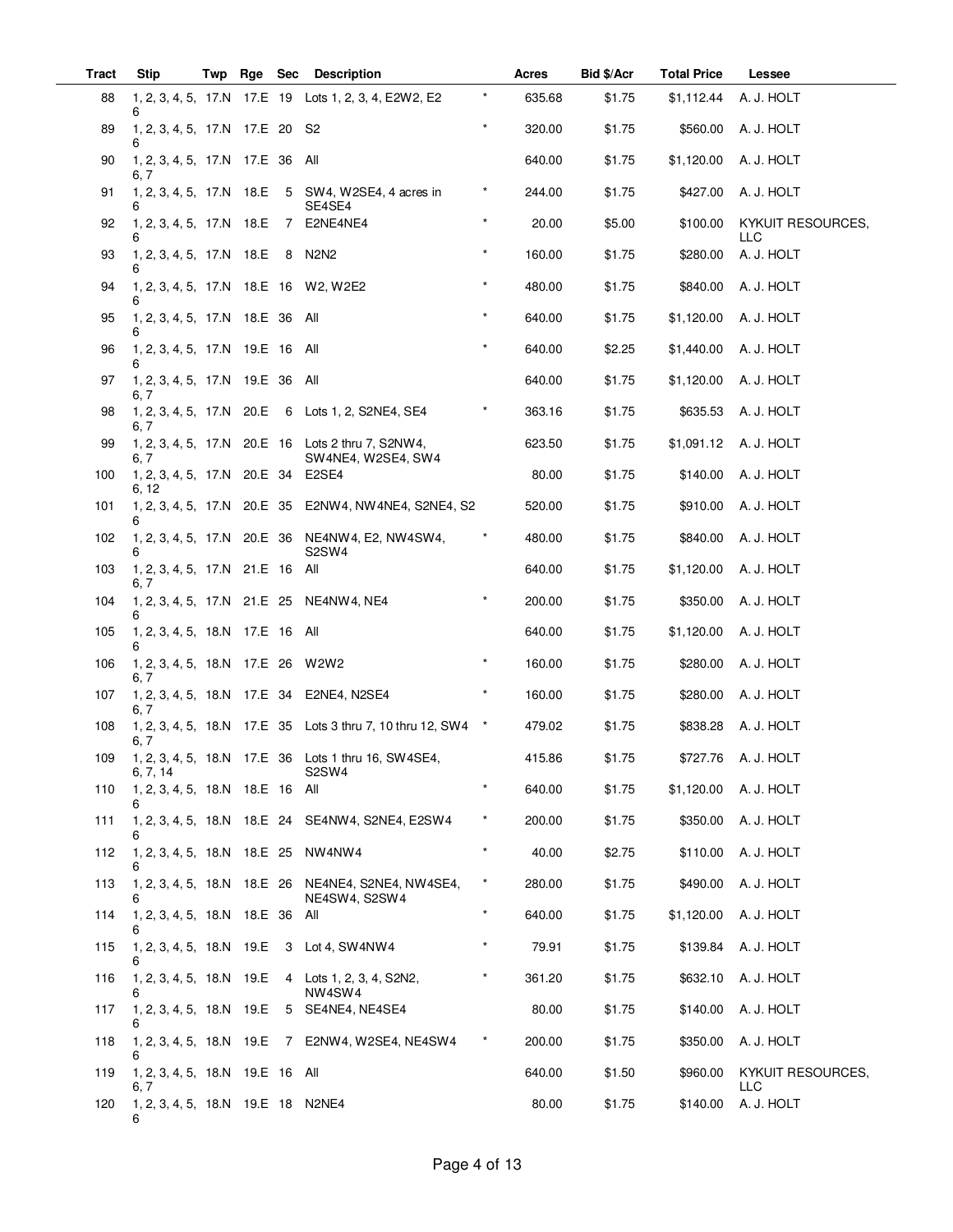| <b>Tract</b> | <b>Stip</b>                             | Twp | Rge Sec | <b>Description</b>                                      |          | Acres  | Bid \$/Acr | <b>Total Price</b> | Lessee                   |
|--------------|-----------------------------------------|-----|---------|---------------------------------------------------------|----------|--------|------------|--------------------|--------------------------|
| 121          |                                         |     |         | 1, 2, 3, 4, 5, 18.N 19.E 19 Lots 1, 2, NE4NW4, NW4NE4 * |          | 154.80 | \$1.75     | \$270.90           | A. J. HOLT               |
| 122          | 1, 2, 3, 4, 5, 18.N 19.E 36<br>6        |     |         | All                                                     | $\star$  | 640.00 | \$1.75     | \$1,120.00         | A. J. HOLT               |
| 123          | 1, 2, 3, 4, 5, 18.N 20.E 16 N2, SE4     |     |         |                                                         |          | 480.00 | \$1.75     | \$840.00           | A. J. HOLT               |
| 124          | 1, 2, 3, 4, 5, 18.N 20.E 22 SE4SE4      |     |         |                                                         |          | 40.00  | \$2.75     | \$110.00           | A. J. HOLT               |
| 125          | 6                                       |     |         | 1, 2, 3, 4, 5, 18.N 20.E 27 NE4NW4, NE4                 | $\star$  | 200.00 | \$1.75     | \$350.00           | A. J. HOLT               |
| 126          |                                         |     |         | 1, 2, 3, 4, 5, 18.N 20.E 36 W2NW4, NE4NE4, S2NE4        | $^\star$ | 200.00 | \$1.75     | \$350.00           | A. J. HOLT               |
| 127          |                                         |     |         | 1, 2, 3, 4, 5, 18.N 21.E 16 N2, SE4, E2SW4              |          | 560.00 | \$1.75     | \$980.00           | A. J. HOLT               |
| 128          |                                         |     |         | 1, 2, 3, 4, 5, 18.N 21.E 17 N2SE4, SW4SE4, SW4          | $^\star$ | 280.00 | \$1.75     | \$490.00           | A. J. HOLT               |
| 129          | 6                                       |     |         | 1, 2, 3, 4, 5, 18.N 21.E 19 SE4NE4, SE4                 |          | 200.00 | \$1.75     | \$350.00           | A. J. HOLT               |
| 130          | 1, 2, 3, 4, 5, 18.N 21.E 20 W2          |     |         |                                                         |          | 320.00 | \$1.75     | \$560.00           | A. J. HOLT               |
| 131          | 1, 2, 3, 4, 5, 18.N 21.E 29 W2NW4       |     |         |                                                         | $\star$  | 80.00  | \$1.75     | \$140.00           | A. J. HOLT               |
| 132          | 1, 2, 3, 4, 5, 18.N 21.E 30<br>6        |     |         | N2NE4                                                   |          | 80.00  | \$1.75     | \$140.00           | A. J. HOLT               |
| 133          | 1, 2, 3, 4, 5, 18.N 21.E 36 All         |     |         |                                                         |          | 640.00 | \$1.75     | \$1,120.00         | A. J. HOLT               |
| 134          | 6. 7                                    |     |         | 1, 2, 3, 4, 5, 19.N 17.E 16 Lots 1 thru 12, N2          |          | 737.72 | \$3.25     | \$2,397.59         | A. J. HOLT               |
| 135          | 6                                       |     |         | 1, 2, 3, 4, 5, 19.N 17.E 36 Lots 1 thru 11, SE4NW4, SE4 |          | 695.18 | \$3.25     | \$2,259.34         | A. J. HOLT               |
| 136          |                                         |     |         | 1, 2, 3, 4, 5, 19.N 18.E 13 SE4, E2SW4                  |          | 240.00 | \$3.25     | \$780.00           | A. J. HOLT               |
| 137          | 1, 2, 3, 4, 5, 19.N 18.E 16 All         |     |         |                                                         |          | 640.00 | \$1.50     | \$960.00           | KYKUIT RESOURCES,<br>LLC |
| 138          | 6                                       |     |         | 1, 2, 3, 4, 5, 19.N 18.E 24 N2NE4, NE4NW4               | $^\star$ | 120.00 | \$3.25     | \$390.00           | A. J. HOLT               |
| 139          | 1, 2, 3, 4, 5, 19.N 18.E 36 All<br>6    |     |         |                                                         | $\star$  | 640.00 | \$3.25     | \$2,080.00         | A. J. HOLT               |
| 140          | 1, 2, 3, 4, 5, 19.N 19.E 16 All         |     |         |                                                         | $\star$  | 640.00 | \$2.75     | \$1,760.00         | A. J. HOLT               |
| 141          | 1, 2, 3, 4, 5, 19.N 19.E 19 Lot 1       |     |         |                                                         | $\star$  | 34.22  | \$3.50     |                    | \$119.77 A. J. HOLT      |
| 142          | 6                                       |     |         | 1, 2, 3, 4, 5, 19.N 19.E 33 SE4, E2SW4                  | $\star$  | 240.00 | \$3.50     |                    | \$840.00 A. J. HOLT      |
| 143          | 1, 2, 3, 4, 5, 19.N 19.E 34 W2SW4<br>6  |     |         |                                                         | $\ast$   | 80.00  | \$3.75     |                    | \$300.00 A. J. HOLT      |
| 144          | 1, 2, 3, 4, 5, 19.N 19.E 36 All<br>6. 7 |     |         |                                                         |          | 640.00 | \$3.25     | \$2,080.00         | A. J. HOLT               |
| 145          | 6                                       |     |         | 1, 2, 3, 4, 5, 19.N 20.E 15 S2NW4, NW4SW4               |          | 120.00 | \$3.25     | \$390.00           | A. J. HOLT               |
| 146          | 1, 2, 3, 4, 5, 19.N 20.E 16 All<br>6    |     |         |                                                         |          | 640.00 | \$3.25     | \$2,080.00         | A. J. HOLT               |
| 147          | 6. 7                                    |     |         | 1, 2, 3, 4, 5, 19.N 20.E 20 N2SE4, SW4SE4, E2SW4        |          | 200.00 | \$3.25     | \$650.00           | A. J. HOLT               |
| 148          | 1, 2, 3, 4, 5, 19.N 20.E 21<br>6. 7     |     |         | S <sub>2</sub> N <sub>2</sub>                           |          | 160.00 | \$3.00     | \$480.00           | A. J. HOLT               |
| 149          | 6                                       |     |         | 1, 2, 3, 4, 5, 19.N 20.E 22 S2NW4, NE4SE4, S2SE4        |          | 200.00 | \$3.25     | \$650.00           | A. J. HOLT               |
| 150          | 1, 2, 3, 4, 5, 19.N 20.E 36 All<br>6, 7 |     |         |                                                         |          | 640.00 | \$3.00     | \$1,920.00         | A. J. HOLT               |
| 151          | 1, 2, 3, 4, 5, 19.N 21.E 16 All<br>6. 9 |     |         |                                                         |          | 640.00 | \$3.50     | \$2,240.00         | A. J. HOLT               |
| 152          | 1, 2, 3, 4, 5, 19.N 21.E 34 All<br>6    |     |         |                                                         |          | 640.00 | \$3.25     | \$2,080.00         | A. J. HOLT               |
| 153          | 1, 2, 3, 4, 5, 19.N 21.E 35 All<br>6    |     |         |                                                         |          | 640.00 | \$3.25     | \$2,080.00         | A. J. HOLT               |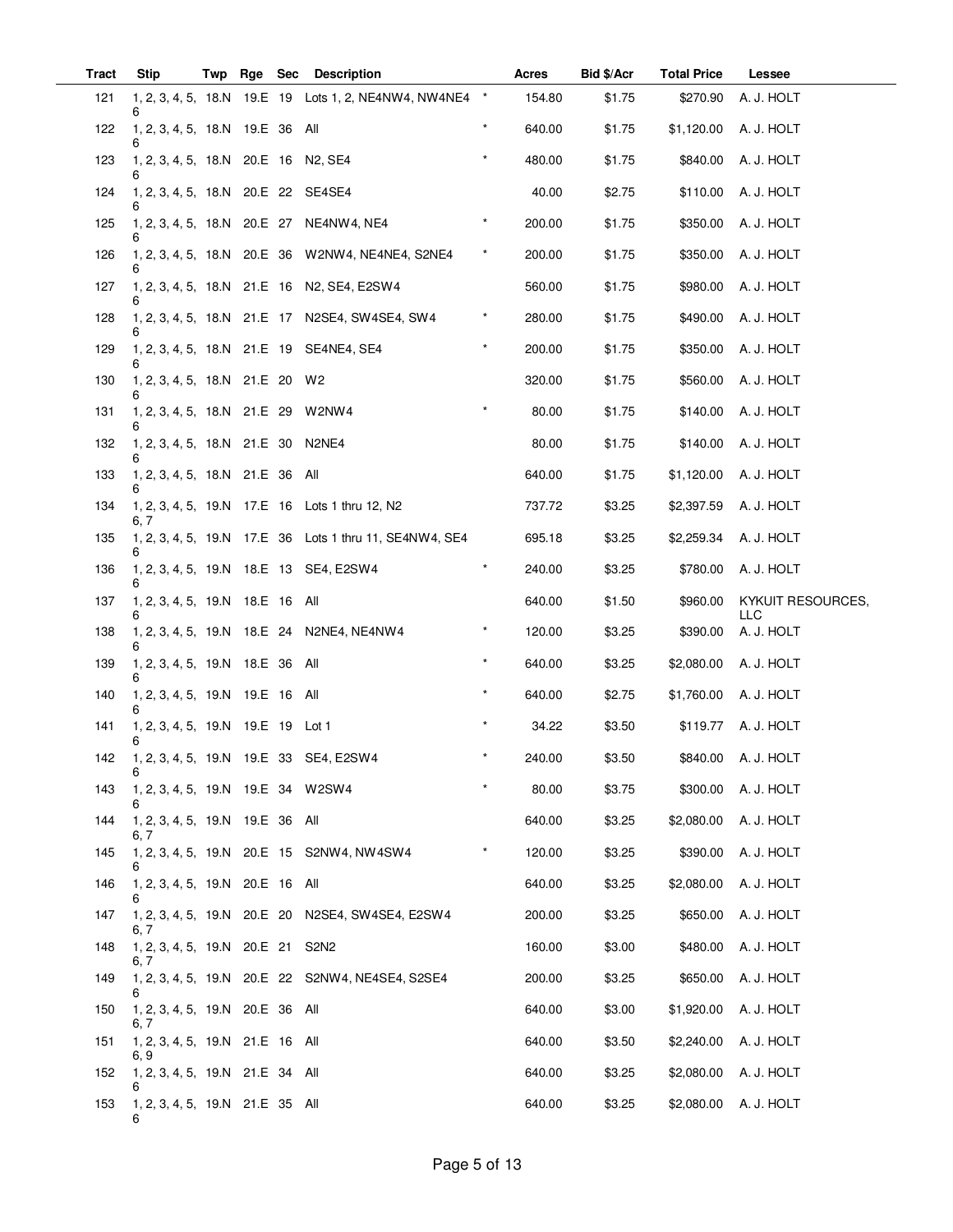| Tract | <b>Stip</b>                                | Twp | Rge | <b>Sec</b> | <b>Description</b>                                                      | Acres  | Bid \$/Acr | <b>Total Price</b> | Lessee                               |
|-------|--------------------------------------------|-----|-----|------------|-------------------------------------------------------------------------|--------|------------|--------------------|--------------------------------------|
| 154   | 1, 2, 3, 4, 5, 19.N 21.E 36 All<br>6, 9    |     |     |            |                                                                         | 640.00 | \$3.25     | \$2,080.00         | A. J. HOLT                           |
| 155   | 6, 7                                       |     |     |            | 1, 2, 3, 4, 5, 20.N 17.E 12 NW4, W2SW4                                  | 240.00 | \$3.00     | \$720.00           | A. J. HOLT                           |
| 156   | 6, 7                                       |     |     |            | 1, 2, 3, 4, 5, 20.N 17.E 16 W2NW4, E2NE4, NE4SE4,<br>SW4                | 360.00 | \$3.25     | \$1,170.00         | A. J. HOLT                           |
| 157   |                                            |     |     |            | 1, 2, 3, 4, 5, 20.N 17.E 36 Lots 1, 2, 3, 4, N2, N2S2<br>$^\star$       | 553.43 | \$3.25     | \$1,798.65         | A. J. HOLT                           |
| 158   | 1, 2, 3, 4, 5, 20.N 18.E 16<br>6, 7        |     |     |            | All                                                                     | 640.00 | \$3.25     | \$2,080.00         | A. J. HOLT                           |
| 159   | 1, 2, 3, 4, 5, 20.N 18.E 21<br>6           |     |     |            | NE4NW4, S2NW4, SW4NE4, *<br>NW4SE4, NE4SW4                              | 240.00 | \$3.25     | \$780.00           | A. J. HOLT                           |
| 160   | 1, 2, 3, 4, 5, 20.N 18.E 36 All            |     |     |            | $\star$                                                                 | 640.00 | \$3.25     | \$2,080.00         | A. J. HOLT                           |
| 161   | 1, 2, 3, 4, 5, 20.N 19.E 16<br>6, 9        |     |     |            | All                                                                     | 640.00 | \$3.25     | \$2,080.00         | A. J. HOLT                           |
| 162   | 1, 2, 3, 4, 5, 20.N 19.E 36<br>6, 7, 9     |     |     |            | All                                                                     | 640.00 | \$3.25     | \$2,080.00         | A. J. HOLT                           |
| 163   | 1, 2, 3, 4, 5, 20.N 20.E 16<br>6           |     |     |            | All                                                                     | 640.00 | \$3.25     | \$2,080.00         | A. J. HOLT                           |
| 164   | 6                                          |     |     |            | 1, 2, 3, 4, 5, 20.N 20.E 36 Lots 1, 2, 3, 4, N2, N2S2                   | 616.28 | \$3.25     | \$2,002.91         | A. J. HOLT                           |
| 165   | 1, 2, 3, 4, 5, 20.N 21.E 16<br>6, 7        |     |     |            | All                                                                     | 640.00 | \$3.25     | \$2,080.00         | A. J. HOLT                           |
| 166   | 1, 2, 3, 4, 5, 20.N 21.E 36<br>6, 9        |     |     |            | All                                                                     | 640.00 | \$3.25     | \$2,080.00         | A. J. HOLT                           |
| 167   | 1, 2, 3, 4, 5, 21.N 17.E 16 All<br>6, 7    |     |     |            |                                                                         | 640.00 | \$4.25     | \$2,720.00         | A. J. HOLT                           |
| 168   | 6                                          |     |     |            | 1, 2, 3, 4, 5, 21.N 17.E 36 Lots 1 thru 7, NW4, W2NE4,<br>NW4SE4, N2SW4 | 636.30 | \$3.25     | \$2,067.98         | A. J. HOLT                           |
| 169   | 1, 2, 3, 4, 5, 21.N 18.E 16<br>6           |     |     |            | All                                                                     | 640.00 | \$3.75     | \$2,400.00         | A. J. HOLT                           |
| 170   | 1, 2, 3, 4, 5, 21.N 18.E 36                |     |     |            | $\star$<br>All                                                          | 640.00 | \$3.75     | \$2,400.00         | A. J. HOLT                           |
| 171   | 1, 2, 3, 4, 5, 21.N 19.E 16 All<br>6, 9    |     |     |            |                                                                         | 640.00 | \$3.75     | \$2,400.00         | A. J. HOLT                           |
| 172   | 6, 9                                       |     |     |            | 1, 2, 3, 4, 5, 21.N 19.E 20 SE4NW4, S2NE4, NE4SW4                       | 160.00 | \$3.75     | \$600.00           | A. J. HOLT                           |
| 173   | 1, 2, 3, 4, 5, 21.N 19.E 28<br>6, 9        |     |     |            | SE4                                                                     | 160.00 | \$3.75     | \$600.00           | A. J. HOLT                           |
| 174   | 1, 2, 3, 4, 5, 21.N 19.E 36 All<br>6, 7, 9 |     |     |            |                                                                         | 640.00 | \$3.75     | \$2,400.00         | A. J. HOLT                           |
| 175   | 1, 2, 3, 4, 5, 21.N 20.E 16 All<br>6       |     |     |            |                                                                         | 640.00 | \$3.75     | \$2,400.00         | A. J. HOLT                           |
| 176   | 1, 2, 3, 4, 5, 21.N 20.E 36 All<br>6       |     |     |            |                                                                         | 640.00 | \$3.75     | \$2,400.00         | A. J. HOLT                           |
| 177   | 1, 2, 3, 4, 5, 21.N 21.E 16 All<br>6, 7, 9 |     |     |            |                                                                         | 640.00 | \$3.50     | \$2,240.00         | A. J. HOLT                           |
| 178   | 2, 3, 4, 5, 6, 21.N 21.E 36 All<br>15      |     |     |            |                                                                         | 640.00 | \$3.50     | \$2,240.00         | A. J. HOLT                           |
| 179   | 2, 3, 4, 5, 6, 22.N 17.E 16 All<br>15      |     |     |            |                                                                         | 640.00 | \$15.25    | \$9,760.00         | A. J. HOLT                           |
| 180   | 1, 2, 3, 4, 5, 22.N 17.E 36 NE4, SW4<br>6  |     |     |            | $\star$                                                                 | 320.00 | \$16.25    | \$5,200.00         | A. J. HOLT                           |
| 181   | 15                                         |     |     |            | 2, 3, 4, 5, 6, 22.N 18.E 7 SW4NE4, N2SE4, NE4SW4                        | 160.00 | \$17.00    | \$2,720.00         | <b>HANCOCK</b><br><b>ENTERPRISES</b> |
| 182   | 6, 7                                       |     |     |            | 1, 2, 3, 4, 5, 22. N 18. E 8 SE4NW4, NW4SE4, N2SW4,<br>SW4SW4           | 200.00 | \$26.00    | \$5,200.00         | <b>HANCOCK</b><br><b>ENTERPRISES</b> |
| 183   | 1, 2, 3, 4, 5, 22.N 18.E<br>6              |     |     |            | 9 SW4SW4                                                                | 40.00  | \$11.00    | \$440.00           | <b>HANCOCK</b><br><b>ENTERPRISES</b> |
| 184   | 2, 3, 4, 5, 6, 22.N 18.E 11 N2SE4<br>15    |     |     |            |                                                                         | 80.00  | \$23.25    | \$1,860.00         | A. J. HOLT                           |
| 185   | 6, 7                                       |     |     |            | 1, 2, 3, 4, 5, 22.N 18.E 14 SE4NE4, NE4SE4                              | 80.00  | \$27.25    | \$2,180.00         | A. J. HOLT                           |
| 186   | 6, 7                                       |     |     |            | 1, 2, 3, 4, 5, 22.N 19.E 1 Lots 3, 4, S2NW4, SE4NE4                     | 199.85 | \$16.25    | \$3,247.56         | A. J. HOLT                           |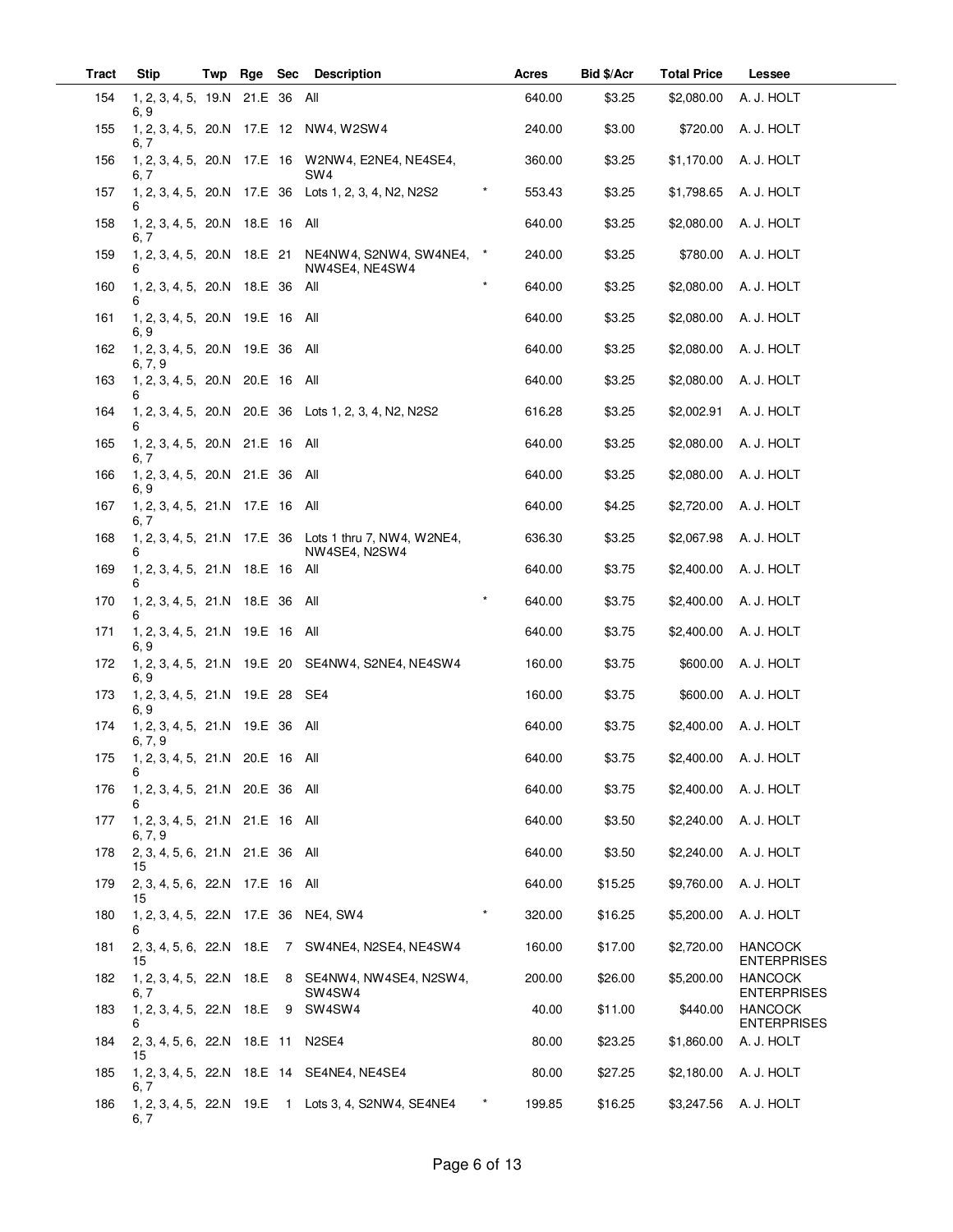| <b>Tract</b> | <b>Stip</b>                                 | Twp | Rge Sec |                | <b>Description</b>                                                  |         | Acres  | Bid \$/Acr | <b>Total Price</b> | Lessee                               |
|--------------|---------------------------------------------|-----|---------|----------------|---------------------------------------------------------------------|---------|--------|------------|--------------------|--------------------------------------|
| 187          | 2, 3, 4, 5, 6, 22.N 19.E<br>15              |     |         | 6              | SE4                                                                 |         | 160.00 | \$28.25    | \$4,520.00         | A. J. HOLT                           |
| 188          | 1, 2, 3, 4, 5, 22.N 19.E 10<br>6, 9         |     |         |                | S2S2                                                                |         | 160.00 | \$7.00     | \$1,120.00         | <b>HANCOCK</b><br><b>ENTERPRISES</b> |
| 189          | 1, 2, 3, 4, 5, 22.N 19.E 11<br>6, 9         |     |         |                | SW4NW4, NW4NE4,<br>SE4SE4, NW4SW4                                   | $\star$ | 160.00 | \$9.00     | \$1,440.00         | <b>HANCOCK</b><br><b>ENTERPRISES</b> |
| 190          | 6. 9                                        |     |         |                | 1, 2, 3, 4, 5, 22.N 19.E 12 NE4SE4, S2S2                            | $\star$ | 200.00 | \$12.00    | \$2,400.00         | <b>HANCOCK</b><br><b>ENTERPRISES</b> |
| 191          | 6, 9                                        |     |         |                | 1, 2, 3, 4, 5, 22.N 19.E 13 N2NW4, NE4, W2SE4                       | $\star$ | 320.00 | \$18.25    | \$5,840.00         | A. J. HOLT                           |
| 192          | 1, 2, 3, 4, 5, 22.N 19.E 14<br>6, 9         |     |         |                | NE4NE4, E2SE4                                                       | $\star$ | 120.00 | \$13.00    | \$1,560.00         | <b>HANCOCK</b><br><b>ENTERPRISES</b> |
| 193          | 6. 9                                        |     |         |                | 1, 2, 3, 4, 5, 22.N 19.E 15 NW4, N2SW4, SW4SW4                      |         | 280.00 | \$15.00    | \$4,200.00         | <b>HANCOCK</b><br><b>ENTERPRISES</b> |
| 194          | 1, 2, 3, 4, 5, 22.N 19.E 16 All<br>6, 9     |     |         |                |                                                                     |         | 640.00 | \$36.00    | \$23,040.00        | <b>HANCOCK</b><br><b>ENTERPRISES</b> |
| 195          | 6, 9                                        |     |         |                | 1, 2, 3, 4, 5, 22.N 19.E 24 E2NE4, N2SW4                            | $\star$ | 160.00 | \$17.00    | \$2,720.00         | <b>HANCOCK</b><br><b>ENTERPRISES</b> |
| 196          | 6.9                                         |     |         |                | 1, 2, 3, 4, 5, 22.N 19.E 25 S2NE4, N2SE4, SW4SE4,<br>E2SW4          |         | 280.00 | \$18.00    | \$5,040.00         | <b>HANCOCK</b><br><b>ENTERPRISES</b> |
| 197          | 1, 2, 3, 4, 5, 22.N 19.E 26<br>6, 9         |     |         |                | NE4NE4, S2NE4, S2                                                   |         | 440.00 | \$19.00    | \$8,360.00         | <b>HANCOCK</b><br><b>ENTERPRISES</b> |
| 198          | 1, 2, 3, 4, 5, 22.N 19.E 27<br>6, 9         |     |         |                | S <sub>2</sub>                                                      |         | 320.00 | \$19.00    | \$6,080.00         | <b>HANCOCK</b><br><b>ENTERPRISES</b> |
| 199          | 6.9                                         |     |         |                | 1, 2, 3, 4, 5, 22.N 19.E 28 N2NW4, SE4NW4, E2,<br>SW4SW4            |         | 480.00 | \$19.00    | \$9,120.00         | <b>HANCOCK</b><br><b>ENTERPRISES</b> |
| 200          | 1, 2, 3, 4, 5, 22.N 19.E 32<br>6            |     |         |                | NE4NE4, S2N2, N2SW4                                                 |         | 280.00 | \$20.00    | \$5,600.00         | <b>HANCOCK</b><br><b>ENTERPRISES</b> |
| 201          | 6, 9                                        |     |         |                | 1, 2, 3, 4, 5, 22.N 19.E 33 W2NW4, SE4NW4, SW4NE4                   |         | 160.00 | \$20.00    | \$3,200.00         | <b>HANCOCK</b><br><b>ENTERPRISES</b> |
| 202          | 1, 2, 3, 4, 5, 22.N 19.E 34<br>6, 9         |     |         |                | SE4                                                                 |         | 160.00 | \$21.00    | \$3,360.00         | <b>HANCOCK</b><br><b>ENTERPRISES</b> |
| 203          | 6. 9                                        |     |         |                | 1, 2, 3, 4, 5, 22.N 19.E 35 NW4SE4, S2SE4, N2SW4                    |         | 200.00 | \$22.00    | \$4,400.00         | <b>HANCOCK</b><br><b>ENTERPRISES</b> |
| 204          | 1, 2, 3, 4, 5, 22.N 19.E 36<br>6, 9         |     |         |                | All                                                                 |         | 640.00 | \$24.25    | \$15,520.00        | A. J. HOLT                           |
| 205          | 1, 2, 3, 4, 5, 22.N 20.E<br>6, 9            |     |         | $\overline{1}$ | Lots 1, 2, SE4NE4, SE4,<br>NE4SW4, S2SW4                            |         | 400.14 | \$10.25    | \$4,101.43         | A. J. HOLT                           |
| 206          | 1, 2, 3, 4, 5, 22.N 20.E                    |     |         |                | 4 NW4SE4, S2SE4                                                     |         | 120.00 | \$6.00     | \$720.00           | <b>HANCOCK</b><br><b>ENTERPRISES</b> |
| 207          | 1, 2, 3, 4, 5, 22.N 20.E<br>6, 9            |     |         |                | 5 W2SE4. SW4SW4                                                     | $\star$ | 120.00 | \$7.00     | \$840.00           | <b>HANCOCK</b><br><b>ENTERPRISES</b> |
| 208          | 6                                           |     |         |                | 1, 2, 3, 4, 5, 22. N 20. E 6 Lots 5, 6, SE4SE4                      | $\star$ | 117.62 | \$7.00     | \$823.34           | <b>HANCOCK</b><br><b>ENTERPRISES</b> |
| 209          | 6, 9                                        |     |         |                | 1, 2, 3, 4, 5, 22.N 20.E 7 SW4NE4, SE4                              |         | 200.00 | \$8.00     | \$1,600.00         | <b>HANCOCK</b><br><b>ENTERPRISES</b> |
| 210          | 1, 2, 3, 4, 5, 22.N 20.E<br>6, 9            |     |         | 8              | E2NE4                                                               | $\star$ | 80.00  | \$5.25     | \$420.00           | A. J. HOLT                           |
| 211          | 6, 9                                        |     |         |                | 1, 2, 3, 4, 5, 22.N 20.E 9 NE4, SW4                                 |         | 320.00 | \$5.25     | \$1,680.00         | A. J. HOLT                           |
| 212          | 6                                           |     |         |                | 1, 2, 3, 4, 5, 22.N 20.E 10 NE4NE4, S2N2, SE4                       |         | 360.00 | \$5.25     | \$1,890.00         | A. J. HOLT                           |
| 213          | 1, 2, 3, 4, 5, 22.N 20.E 11 All<br>6, 9     |     |         |                |                                                                     |         | 640.00 | \$5.25     | \$3,360.00         | A. J. HOLT                           |
| 214          | 6, 9                                        |     |         |                | 1, 2, 3, 4, 5, 22.N 20.E 12 SW4NE4, SW4                             |         | 200.00 | \$6.00     | \$1,200.00         | KYKUIT RESOURCES,<br><b>LLC</b>      |
| 215          | 6, 9                                        |     |         |                | 1, 2, 3, 4, 5, 22.N 20.E 13 W2NW4, NE4NE4, N2SW4                    |         | 200.00 | \$5.25     | \$1,050.00         | A. J. HOLT                           |
| 216          | 1, 2, 3, 4, 5, 22. N 20. E 14 N 2, SE4<br>6 |     |         |                |                                                                     |         | 480.00 | \$4.25     | \$2,040.00         | A. J. HOLT                           |
| 217          | 6, 8                                        |     |         |                | 1, 2, 3, 4, 5, 22.N 20.E 15 NE4NW4, NE4, W2SW4                      |         | 280.00 | \$4.25     | \$1,190.00         | A. J. HOLT                           |
| 218          | 6, 8, 9                                     |     |         |                | 1, 2, 3, 4, 5, 22.N 20.E 16 N2N2, SE4NW4, SW4NE4                    |         | 240.00 | \$4.75     | \$1,140.00         | A. J. HOLT                           |
| 219          | 6, 9                                        |     |         |                | 1, 2, 3, 4, 5, 22. N 20. E 17 N2N2, SE4NW4, SW4NE4,<br>W2SE4, E2SW4 |         | 400.00 | \$5.00     | \$2,000.00         | A. J. HOLT                           |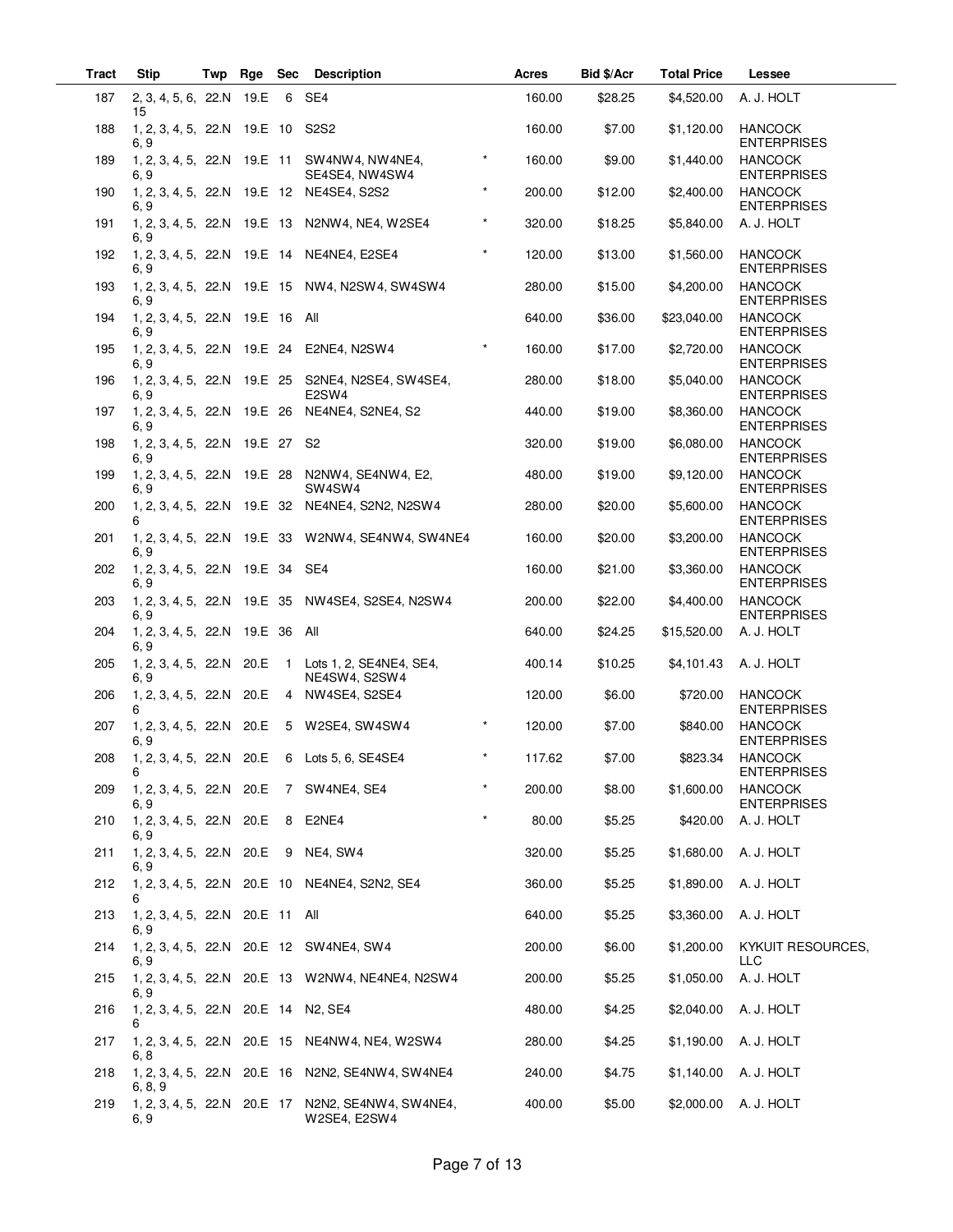| <b>Tract</b> | Stip                                          | Twp |  | Rge Sec Description                                                                     |          | Acres  | Bid \$/Acr | <b>Total Price</b> | Lessee                          |
|--------------|-----------------------------------------------|-----|--|-----------------------------------------------------------------------------------------|----------|--------|------------|--------------------|---------------------------------|
| 220          | 6                                             |     |  | 1, 2, 3, 4, 5, 22.N 20.E 18 Lot 4, W2SE4, SE4SW4                                        | $^\star$ | 158.87 | \$4.25     | \$675.20           | A. J. HOLT                      |
| 221          | 6, 9                                          |     |  | 1, 2, 3, 4, 5, 22.N 20.E 19 Lots 2, 3, 4, E2SW4                                         | $\star$  | 196.40 | \$5.25     | \$1,031.10         | A. J. HOLT                      |
| 222          | 6, 9                                          |     |  | 1, 2, 3, 4, 5, 22.N 20.E 20 E2NW4, S2                                                   |          | 400.00 | \$4.75     | \$1,900.00         | A. J. HOLT                      |
| 223          | 1, 2, 3, 4, 5, 22.N 20.E 23 W2SW4             |     |  |                                                                                         | $\star$  | 80.00  | \$4.25     | \$340.00           | A. J. HOLT                      |
| 224          | 1, 2, 3, 4, 5, 22.N 20.E 25<br>6, 9           |     |  | S2NE4, N2SE4                                                                            |          | 160.00 | \$4.75     | \$760.00           | A. J. HOLT                      |
| 225          | 6, 9                                          |     |  | 1, 2, 3, 4, 5, 22.N 20.E 26 NW4NW4, SW4NE4, SW4SE4 *                                    |          | 120.00 | \$4.75     | \$570.00           | A. J. HOLT                      |
| 226          |                                               |     |  | 1, 2, 3, 4, 5, 22.N 20.E 27 NW4, N2SE4, NW4SW4                                          |          | 280.00 | \$4.75     | \$1,330.00         | A. J. HOLT                      |
| 227          | 6, 9                                          |     |  | 1, 2, 3, 4, 5, 22. N 20. E 30 Lots 1, 2, E2NW4, N2NE4,<br>SW4NE4                        | $^\star$ | 277.57 | \$4.25     | \$1,179.67         | A. J. HOLT                      |
| 228          | 1, 2, 3, 4, 5, 22.N 20.E 31<br>6, 9           |     |  | W2NE4                                                                                   | $\star$  | 80.00  | \$4.75     | \$380.00           | A. J. HOLT                      |
| 229          | 6, 9                                          |     |  | 1, 2, 3, 4, 5, 22. N 20. E 32 N2SE4, SW4SE4                                             | $\star$  | 120.00 | \$4.00     | \$480.00           | A. J. HOLT                      |
| 230          | 6                                             |     |  | 1, 2, 3, 4, 5, 22.N 20.E 33 NE4NW4, NW4NE4, SE4SE4, *<br>N <sub>2</sub> SW <sub>4</sub> |          | 200.00 | \$3.50     | \$700.00           | KYKUIT RESOURCES,<br><b>LLC</b> |
| 231          | 6                                             |     |  | 1, 2, 3, 4, 5, 22.N 20.E 34 S2NE4, N2SE4, E2SW4                                         |          | 240.00 | \$3.75     | \$900.00           | A. J. HOLT                      |
| 232          | 6. 9                                          |     |  | 1, 2, 3, 4, 5, 22. N 20. E 35 S2NW4, NE4, N2S2                                          |          | 400.00 | \$4.25     | \$1,700.00         | A. J. HOLT                      |
| 233          | 1, 2, 3, 4, 5, 22.N 20.E 36 All<br>6, 9       |     |  |                                                                                         |          | 640.00 | \$7.25     | \$4,640.00         | A. J. HOLT                      |
| 234          | 15                                            |     |  | 2, 3, 4, 5, 6, 22.N 21.E 2 SE4NW4, SW4NE4, S2SW4,<br>NE4SW4                             |          | 200.00 | \$4.25     | \$850.00           | A. J. HOLT                      |
| 235          | 6                                             |     |  | 1, 2, 3, 4, 5, 22. N 21. E 4 Lots 3, 4, W2SE4                                           |          | 160.95 | \$4.25     | \$684.04           | A. J. HOLT                      |
| 236          | 1, 2, 3, 4, 5, 22.N 21.E                      |     |  | 5 NE4SW4                                                                                |          | 40.00  | \$5.25     | \$210.00           | A. J. HOLT                      |
| 237          | 1, 2, 3, 4, 5, 22.N 21.E 9 NW4NE4<br>6        |     |  |                                                                                         |          | 40.00  | \$5.25     | \$210.00           | A. J. HOLT                      |
| 238          | 6, 7                                          |     |  | 1, 2, 3, 4, 5, 22.N 21.E 10 NE4NW4, S2NW4, N2NE4,<br>S2S2                               |          | 360.00 | \$3.50     | \$1,260.00         | KYKUIT RESOURCES,<br><b>LLC</b> |
| 239          | 15                                            |     |  | 2, 3, 4, 5, 6, 22. N 21. E 11 N2N2, SW4SE4, S2SW4                                       |          | 280.00 | \$4.25     | \$1,190.00         | A. J. HOLT                      |
| 240          | 15                                            |     |  | 2, 3, 4, 5, 6, 22.N 21.E 12 S2SE4, SE4SW4                                               |          | 120.00 | \$4.25     | \$510.00           | A. J. HOLT                      |
| 241          | 2, 3, 4, 5, 6, 22.N 21.E 13 N2N2<br>15        |     |  |                                                                                         |          | 160.00 | \$4.25     |                    | \$680.00 A. J. HOLT             |
| 242          | 2, 3, 4, 5, 6, 22.N 21.E 14 N2N2<br>15        |     |  |                                                                                         |          | 160.00 | \$4.00     | \$640.00           | A. J. HOLT                      |
| 243          | 2, 3, 4, 5, 6, 22.N 21.E 15 N2N2<br>15        |     |  |                                                                                         |          | 160.00 | \$4.00     | \$640.00           | A. J. HOLT                      |
| 244          | 2, 3, 4, 5, 6, 22.N 21.E 16 All<br>15         |     |  |                                                                                         |          | 640.00 | \$4.25     | \$2,720.00         | A. J. HOLT                      |
| 245          | 15                                            |     |  | 2, 3, 4, 5, 6, 22. N 21. E 17 SE4NE4, NE4SE4                                            |          | 80.00  | \$4.25     | \$340.00           | A. J. HOLT                      |
| 246          | 6, 9                                          |     |  | 1, 2, 3, 4, 5, 22.N 21.E 18 Lots 1, 2, 3, 4, E2NW4,<br>NW4NE4                           |          | 266.48 | \$4.25     | \$1,132.54         | A. J. HOLT                      |
| 247          | 6                                             |     |  | 1, 2, 3, 4, 5, 22. N 21. E 19 S2SE4, SE4SW4                                             |          | 120.00 | \$4.25     | \$510.00           | A. J. HOLT                      |
| 248          | 15                                            |     |  | 2, 3, 4, 5, 6, 22. N 21. E 20 SE4NE4, NE4SE4                                            |          | 80.00  | \$5.25     | \$420.00           | A. J. HOLT                      |
| 249          | 2, 3, 4, 5, 6, 22.N 21.E 22 SE4NE4<br>15      |     |  |                                                                                         |          | 40.00  | \$4.25     | \$170.00           | A. J. HOLT                      |
| 250          | 15                                            |     |  | 2, 3, 4, 5, 6, 22.N 21.E 23 SW4NW4, SE4SW4                                              |          | 80.00  | \$4.25     | \$340.00           | A. J. HOLT                      |
| 251          | 2, 3, 4, 5, 6, 22. N 21. E 25 S2N2, SE4<br>15 |     |  |                                                                                         |          | 320.00 | \$4.25     | \$1,360.00         | A. J. HOLT                      |
| 252          | 15                                            |     |  | 2, 3, 4, 5, 6, 22.N 21.E 26 NE4NW4, SW4NE4, SE4,<br>N2SW4, SE4SW4                       |          | 360.00 | \$4.25     | \$1,530.00         | A. J. HOLT                      |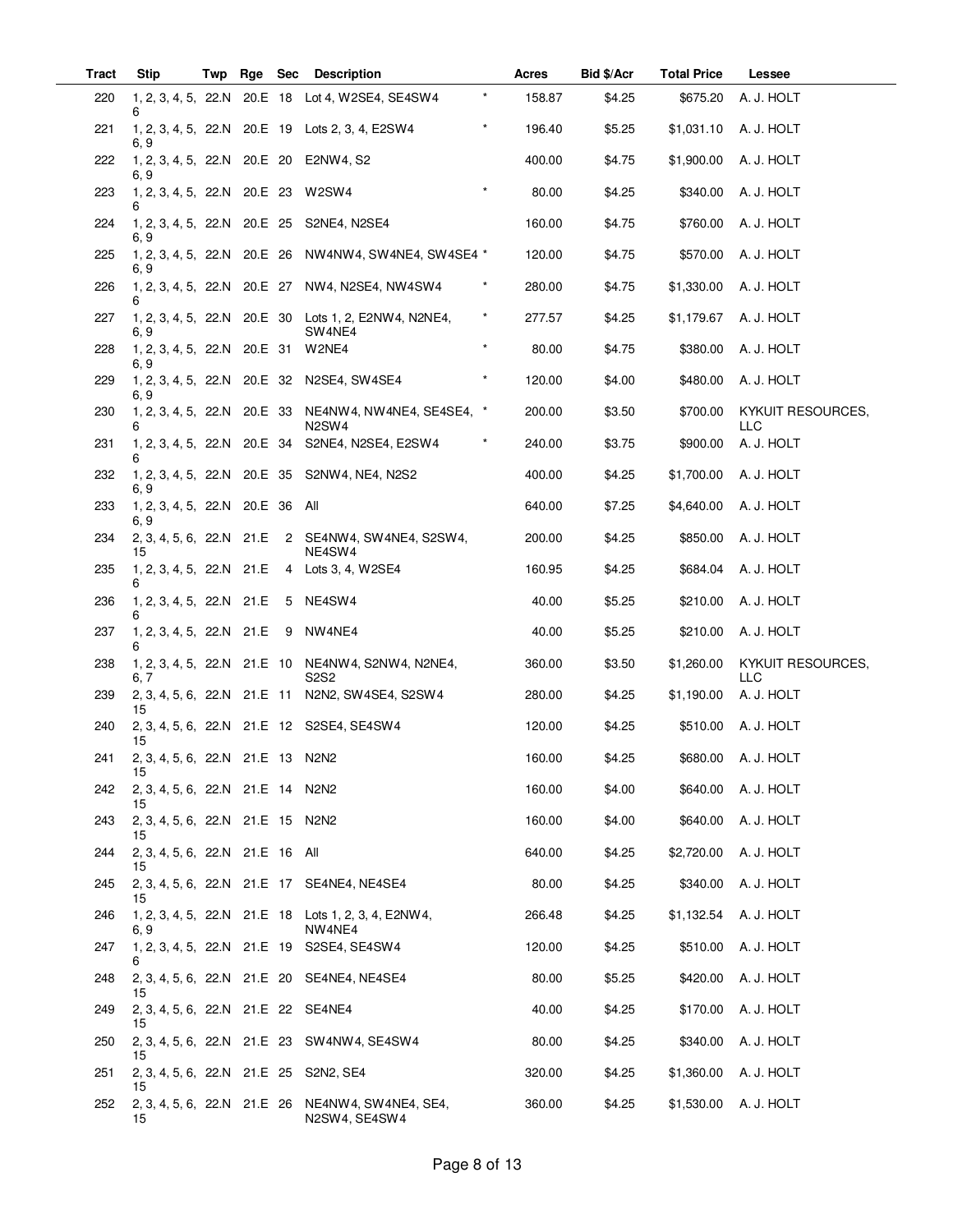| Tract                  | <b>Stip</b>                               | Twp | Rge        | Sec | <b>Description</b>                                  | Acres             | <b>Bid \$/Acr</b> | <b>Total Price</b> | Lessee                               |
|------------------------|-------------------------------------------|-----|------------|-----|-----------------------------------------------------|-------------------|-------------------|--------------------|--------------------------------------|
| 253                    | 2, 3, 4, 5, 6, 22.N 21.E 28<br>15         |     |            |     | N2NW4, W2NE4                                        | 160.00            | \$4.75            | \$760.00           | A. J. HOLT                           |
| 254                    | 1, 2, 3, 4, 5, 22.N 21.E 29<br>6          |     |            |     | S <sub>2</sub> N <sub>2</sub>                       | 160.00            | \$4.25            | \$680.00           | A. J. HOLT                           |
| 255                    | 6, 9                                      |     |            |     | 1, 2, 3, 4, 5, 22. N 21. E 30 Lots 1, 2, 3, 4, E2W2 | 310.88            | \$4.50            | \$1,398.96         | A. J. HOLT                           |
| 256                    | 6. 7                                      |     |            |     | 1, 2, 3, 4, 5, 22. N 21. E 33 SE4NE4, NE4SE4        | 80.00             | \$5.25            | \$420.00           | A. J. HOLT                           |
| 257                    | 2, 3, 4, 5, 6, 22.N 21.E 36 All<br>15     |     |            |     |                                                     | 640.00            | \$4.25            | \$2,720.00         | A. J. HOLT                           |
| <b>Glacier</b>         |                                           |     |            |     |                                                     |                   |                   |                    |                                      |
| 258                    | 1, 2, 3, 4, 5, 37.N 5.W 36<br>6.8         |     |            |     | All, below the top of the Ellis<br>formation        | 640.00            | \$110.00          | \$70,400.00        | <b>NORTHWESTERN</b><br><b>ENERGY</b> |
| Hill                   |                                           |     |            |     |                                                     |                   |                   |                    |                                      |
| 259                    | 6, 8                                      |     |            |     | 1, 2, 3, 4, 5, 34.N 14.E 1 Lot 1, S2NW4             | 119.99            | \$16.00           | \$1,919.84         | <b>HANCOCK</b><br><b>ENTERPRISES</b> |
| 260                    | 1, 2, 3, 4, 5, 34.N 17.E 20 N2<br>6       |     |            |     |                                                     | 320.00            | \$21.00           | \$6,720.00         | <b>HANCOCK</b><br><b>ENTERPRISES</b> |
| 261                    | 6                                         |     |            |     | 1, 2, 3, 4, 5, 35.N 15.E 26 E2NW4, NE4              | 240.00            | \$10.00           | \$2,400.00         | <b>HANCOCK</b><br><b>ENTERPRISES</b> |
| <b>Lewis and Clark</b> |                                           |     |            |     |                                                     |                   |                   |                    |                                      |
| 262                    | 1, 2, 3, 4, 5, 19.N<br>6                  |     | 4.W        |     | 2 N2SW4                                             | $\star$<br>80.00  | \$1.50            | \$120.00           | HEMUS, LTD.                          |
| 263                    | 1, 2, 3, 4, 5, 19.N<br>6                  |     | 4.W        |     | 4 Lots 1, 2, 3, 4, S2N2, NW4SE4                     | 342.20            | \$1.50            | \$513.30           | HEMUS, LTD.                          |
| 264                    | 1, 2, 3, 4, 5, 19.N<br>6                  |     | 4.W        | 6   | Lot 1, S2SE4                                        | 115.28            | \$1.50            | \$172.92           | HEMUS, LTD.                          |
| 265                    | 1, 2, 3, 4, 5, 19.N<br>6                  |     | 4.W        | 8   | NW4NW4, S2NE4, SE4,<br>E2SW4 less 1.95 acres        | 358.05            | \$1.50            | \$537.08           | HEMUS, LTD.                          |
| 266                    | 1, 2, 3, 4, 5, 19.N<br>6                  |     | 4.W 10     |     | S2S2                                                | 160.00            | \$1.50            | \$240.00           | HEMUS, LTD.                          |
| 267                    | 1, 2, 3, 4, 5, 19.N<br>6                  |     | 4.W 12 S2  |     |                                                     | 320.00            | \$1.50            | \$480.00           | HEMUS, LTD.                          |
| 268                    | 1, 2, 3, 4, 5, 19.N<br>6                  |     | 4.W 14     |     | N2N2                                                | 160.00            | \$1.50            | \$240.00           | HEMUS, LTD.                          |
| 269                    | 1, 2, 3, 4, 5, 19.N<br>6                  |     | 4.W 16 All |     |                                                     | $\star$<br>640.00 | \$1.50            | \$960.00           | HEMUS, LTD.                          |
| 270                    | 1, 2, 3, 4, 5, 19.N<br>6                  |     |            |     | 4.W 18 Lots 1, 2, 3, 4, E2W2, E2                    | 601.95            | \$1.50            | \$902.92           | HEMUS, LTD.                          |
| 271                    | 6, 7                                      |     |            |     | 1, 2, 3, 4, 5, 19. N 4. W 19 Lots 1, 2, E2NW4, NE4  | 303.12            | \$1.50            | \$454.68           | HEMUS, LTD.                          |
| 272                    | 6, 10                                     |     |            |     | 1, 2, 3, 4, 5, 19.N 5.W 3 Lots 1, 2, 3, 4, S2N2     | $\star$<br>259.12 | \$1.50            | \$388.68           | HEMUS, LTD.                          |
| 273                    | 1, 2, 3, 4, 5, 19.N<br>6                  |     | 5.W        | 5   | Lots $1, 2$                                         | 42.81             | \$2.34            | \$100.00           | HEMUS, LTD.                          |
| 274                    | 1, 2, 3, 4, 5, 19.N<br>6                  |     | 5.W        |     | 6 Lots 1, 2, 3, 4                                   | 114.94            | \$1.50            | \$172.41           | HEMUS, LTD.                          |
| 275                    | 1, 2, 3, 4, 5, 20.N                       |     |            |     | 4.W 14 S2S2                                         | 160.00            | \$1.50            | \$240.00           | HEMUS, LTD.                          |
| 276                    | 1, 2, 3, 4, 5, 20.N<br>6                  |     | 4.W 16 All |     |                                                     | 640.00            | \$1.50            | \$960.00           | HEMUS, LTD.                          |
| 277                    | 1, 2, 3, 4, 5, 20.N<br>6                  |     |            |     | 4.W 24 SE4, SE4SW4                                  | 200.00            | \$1.50            | \$300.00           | HEMUS, LTD.                          |
| 278                    |                                           |     |            |     | 1, 2, 3, 4, 5, 20.N 4.W 26 N2N2, S2SW4              | 240.00            | \$1.50            | \$360.00           | HEMUS, LTD.                          |
| 279                    | 1, 2, 3, 4, 5, 20.N                       |     |            |     | 4.W 30 SE4                                          | 160.00            | \$1.50            | \$240.00           | HEMUS, LTD.                          |
| 280                    | 1, 2, 3, 4, 5, 20.N<br>6                  |     |            |     | 4.W 32 SW4                                          | 160.00            | \$1.50            | \$240.00           | HEMUS, LTD.                          |
| 281                    | 1, 2, 3, 4, 5, 20.N<br>6                  |     | 4.W 36 All |     |                                                     | 640.00            | \$25.25           | \$16,160.00        | HEMUS, LTD.                          |
| 282                    | 1, 2, 3, 4, 5, 20.N<br>6.7                |     |            |     | 5.W 8 S2SE4, SE4SW4                                 | $\star$<br>120.00 | \$9.25            | \$1,110.00         | HEMUS, LTD.                          |
| 283                    | 1, 2, 3, 4, 5, 20.N 5.W 10 SE4SE4<br>6, 8 |     |            |     |                                                     | 40.00             | \$15.00           | \$600.00           | ZONE EXPLORATION,<br>INC.            |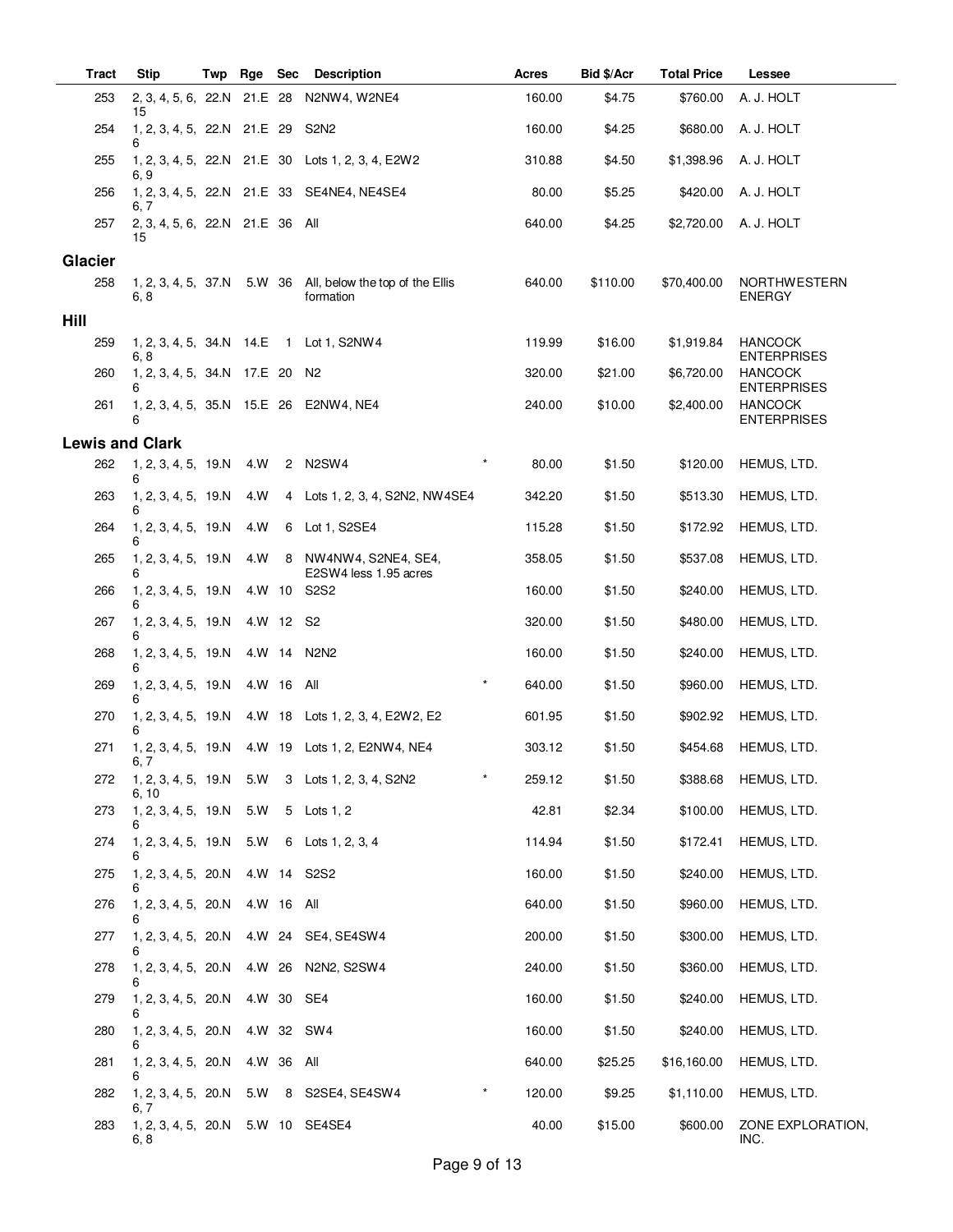| <b>Tract</b>        | <b>Stip</b>                             | Twp | Rge             | <b>Sec</b> | <b>Description</b>                                  |            | <b>Acres</b> | Bid \$/Acr | <b>Total Price</b> | Lessee                                |
|---------------------|-----------------------------------------|-----|-----------------|------------|-----------------------------------------------------|------------|--------------|------------|--------------------|---------------------------------------|
| 284                 | 1, 2, 3, 4, 5, 20.N<br>6, 10            |     |                 | 5.W 11     | NE4SE4                                              |            | 40.00        | \$10.25    | \$410.00           | HEMUS, LTD.                           |
| 285                 | 1, 2, 3, 4, 5, 20.N<br>6, 10            |     |                 |            | 5.W 12 NW4SE4, NE4SW4                               |            | 80.00        | \$1.50     | \$120.00           | HEMUS, LTD.                           |
| 286                 | 1, 2, 3, 4, 5, 20.N<br>6, 10            |     |                 |            | 5.W 13 W2NW4                                        |            | 80.00        | \$1.50     | \$120.00           | HEMUS, LTD.                           |
| 287                 | 1, 2, 3, 4, 5, 20.N<br>6, 10            |     |                 |            | 5.W 14 N2NE4, E2SE4                                 |            | 160.00       | \$16.00    | \$2,560.00         | ZONE EXPLORATION,<br>INC.             |
| 288                 | 1, 2, 3, 4, 5, 20.N<br>6                |     |                 |            | 5.W 15 NE4NE4, S2NE4, S2SE4                         | $^\star$   | 200.00       | \$20.00    | \$4,000.00         | ZONE EXPLORATION,<br>INC.             |
| 289                 | 1, 2, 3, 4, 5, 20.N<br>6, 7             |     |                 | 5.W 16 All |                                                     |            | 640.00       | \$10.25    | \$6,560.00         | HEMUS, LTD.                           |
| 290                 | 1, 2, 3, 4, 5, 20.N<br>6                |     |                 | 5.W 17     | SW4SE4, S2SW4                                       | $\star$    | 120.00       | \$17.00    | \$2,040.00         | ZONE EXPLORATION,<br>INC.             |
| 291                 | 1, 2, 3, 4, 5, 20.N<br>6                |     |                 |            | 5.W 18 Lots 1, 4, S2SE4                             | $\star$    | 157.00       | \$7.25     | \$1,138.25         | HEMUS, LTD.                           |
| 292                 | 1, 2, 3, 4, 5, 20.N<br>6                |     |                 |            | 5.W 19 Lots 2, 3, 4, E2SW4                          |            | 196.76       | \$1.50     | \$295.14           | HEMUS, LTD.                           |
| 293                 | 1, 2, 3, 4, 5, 20.N<br>6                |     |                 | 5.W 20 All |                                                     |            | 640.00       | \$19.00    | \$12,160.00        | ZONE EXPLORATION,<br>INC.             |
| 294                 | 1, 2, 3, 4, 5, 20.N<br>6                |     |                 |            | 5.W 22 E2NW4, E2                                    | $^{\star}$ | 400.00       | \$16.25    | \$6,500.00         | HEMUS, LTD.                           |
| 295                 | 1, 2, 3, 4, 5, 20.N<br>6, 10            |     |                 |            | 5.W 23 W2W2, SE4NW4, NE4NE4,<br>SW <sub>4</sub> SE4 | $^\star$   | 280.00       | \$25.00    | \$7,000.00         | ZONE EXPLORATION,<br>INC.             |
| 296                 | 1, 2, 3, 4, 5, 20.N<br>6, 10            |     |                 |            | 5.W 24 N2SE4, SE4SE4, NE4SW4                        | $^\star$   | 160.00       | \$1.50     | \$240.00           | HEMUS, LTD.                           |
| 297                 | 1, 2, 3, 4, 5, 20.N<br>6, 10            |     | 5.W 26          |            | NW4NW4, NE4                                         | $\star$    | 200.00       | \$16.25    | \$3,250.00         | HEMUS, LTD.                           |
| 298                 | 1, 2, 3, 4, 5, 20.N<br>6                |     |                 | 5.W 27     | N2NE4, SW4NE4, SW4                                  | $^\star$   | 280.00       | \$18.25    | \$5,110.00         | HEMUS, LTD.                           |
| 299                 | 1, 2, 3, 4, 5, 20.N<br>6                |     |                 |            | 5.W 28 NW4, NW4NE4, S2NE4, S2                       |            | 600.00       | \$28.25    | \$16,950.00        | HEMUS, LTD.                           |
| 300                 | 1, 2, 3, 4, 5, 20.N                     |     |                 | 5.W 29 All |                                                     |            | 640.00       | \$3.25     | \$2,080.00         | HEMUS, LTD.                           |
| 301                 | 1, 2, 3, 4, 5, 20.N<br>6                |     |                 |            | 5.W 30 Lots 1, 2, 3, 4, E2W2, E2                    |            | 636.66       | \$1.50     | \$954.99           | HEMUS, LTD.                           |
| 302                 | 1, 2, 3, 4, 5, 20.N<br>6                |     |                 | 5.W 31     | NE4SE4, S2SE4, SE4SW4                               |            | 160.00       | \$8.25     | \$1,320.00         | HEMUS, LTD.                           |
| 303                 | 1, 2, 3, 4, 5, 20.N                     |     |                 |            | 5.W 32 E2NW4, NE4, S2                               |            | 560.00       | \$3.25     | \$1,820.00         | HEMUS, LTD.                           |
| 304                 | 1, 2, 3, 4, 5, 20.N<br>6, 10            |     |                 | 5.W 33 All |                                                     |            | 640.00       | \$10.00    | \$6,400.00         | HEMUS, LTD.                           |
| 305                 | 6, 10                                   |     |                 |            | 1, 2, 3, 4, 5, 20.N 5.W 34 S2NW4, W2SE4, SW4        |            | 320.00       | \$22.25    |                    | \$7,120.00 HEMUS, LTD.                |
| 306                 | 1, 2, 3, 4, 5, 20.N 5.W 36 All<br>6     |     |                 |            |                                                     | $\star$    | 640.00       | \$1.50     |                    | \$960.00 HEMUS, LTD.                  |
| <b>Powder River</b> |                                         |     |                 |            |                                                     |            |              |            |                    |                                       |
| 307                 | 6, 7                                    |     |                 |            | 1, 2, 3, 4, 5, 6.S 51.E 36 NW4SE4, S2SE4            |            | 120.00       | \$1.50     | \$180.00           | ZONE EXPLORATION,<br>INC.             |
| 308                 | 1, 2, 3, 4, 5,<br>6, 7                  |     | 6.S 52.E 36 All |            |                                                     |            | 640.00       | \$1.50     | \$960.00           | ZONE EXPLORATION,<br>INC.             |
| 309                 | 1, 2, 3, 4, 5,<br>6, 7                  |     |                 |            | 7.S 52.E 36 Lots 1, 2, 3, 4, N2, N2S2               |            | 640.16       | \$1.50     | \$960.24           | ZONE EXPLORATION.<br>INC.             |
| 310                 | 1, 2, 3, 4, 5,<br>6, 9                  |     | 7.S 53.E 16 All |            |                                                     |            | 640.00       | \$1.50     | \$960.00           | ZONE EXPLORATION,<br>INC.             |
| 311                 | 1, 2, 3, 4, 5,<br>6, 7                  |     | 7.S 53.E 36 All |            |                                                     |            | 640.00       | \$1.50     | \$960.00           | ZONE EXPLORATION,<br>INC.             |
| 312                 | 1, 2, 3, 4, 5, 9.S 53.E 16 All<br>6     |     |                 |            |                                                     |            | 640.00       | \$1.50     | \$960.00           | ZONE EXPLORATION,<br>INC.             |
| <b>Prairie</b>      |                                         |     |                 |            |                                                     |            |              |            |                    |                                       |
| 313                 | 1, 2, 3, 4, 5, 12.N 56.E 16 All<br>6, 7 |     |                 |            |                                                     |            | 640.00       | \$1.50     | \$960.00           | HARVEY MINERAL<br>PARTNERS, LP        |
| 314                 | 1, 2, 3, 4, 5, 12.N 56.E 36 All<br>6. 7 |     |                 |            |                                                     |            | 640.00       | \$1.50     | \$960.00           | <b>HARVEY MINERAL</b><br>PARTNERS, LP |
| 315                 | 1, 2, 3, 4, 5, 13.N 55.E 36 All<br>6. 7 |     |                 |            |                                                     |            | 640.00       | \$1.50     | \$960.00           | <b>HARVEY MINERAL</b><br>PARTNERS, LP |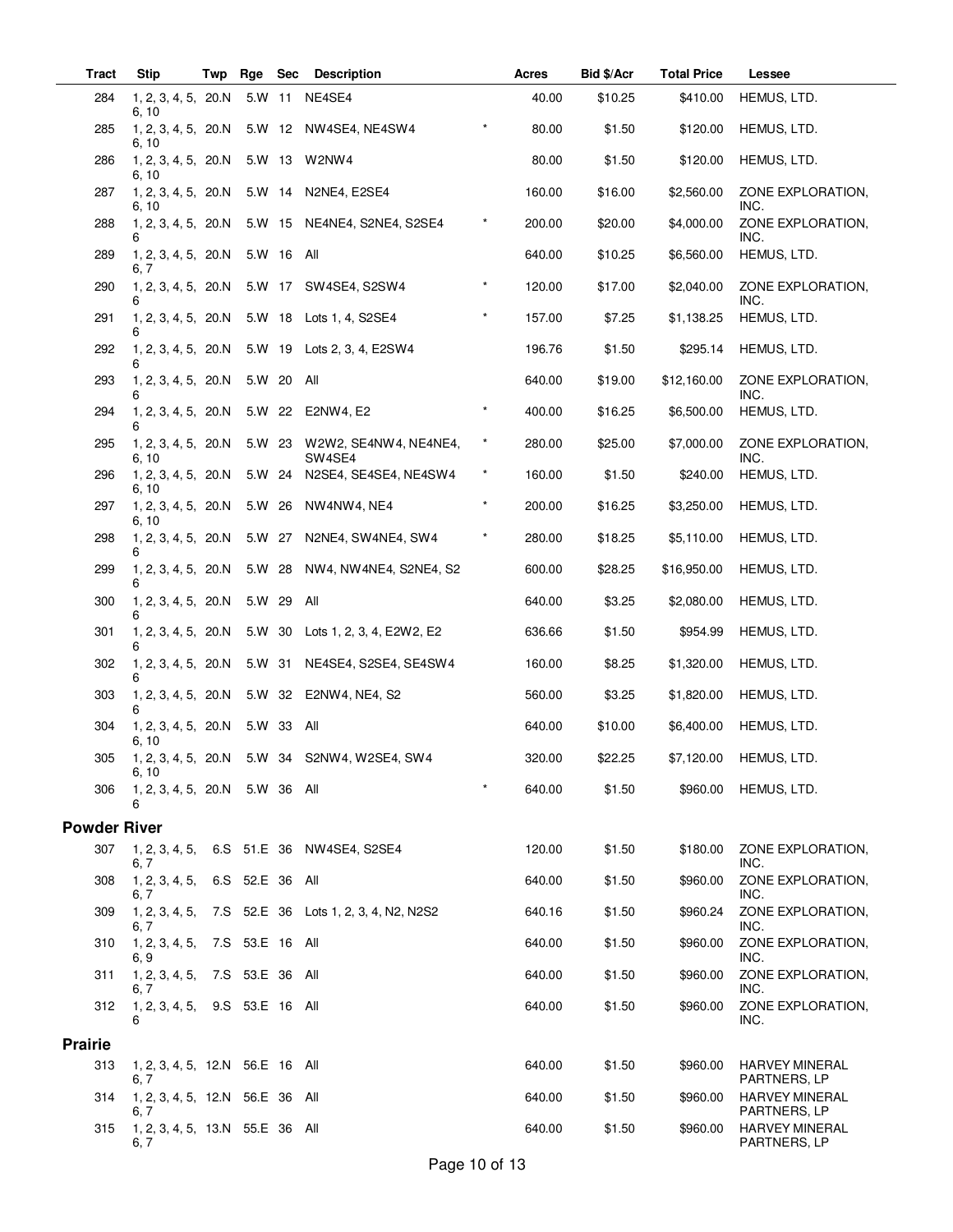| <b>Tract</b>      | <b>Stip</b>                             | Twp | Rge                | <b>Sec</b> | <b>Description</b>                               |          | Acres  | Bid \$/Acr | <b>Total Price</b> | Lessee                                                        |
|-------------------|-----------------------------------------|-----|--------------------|------------|--------------------------------------------------|----------|--------|------------|--------------------|---------------------------------------------------------------|
| <b>Richland</b>   |                                         |     |                    |            |                                                  |          |        |            |                    |                                                               |
| 316               | 1, 2, 3, 4, 5, 20.N 58.E 16 All<br>6    |     |                    |            |                                                  | $\star$  | 640.00 | \$1.50     | \$960.00           | <b>HARVEY MINERAL</b><br>PARTNERS, LP                         |
| 317               | 1, 2, 3, 4, 5, 20.N 58.E 36 All<br>6. 7 |     |                    |            |                                                  |          | 640.00 | \$4.75     | \$3,040.00         | <b>HARVEY MINERAL</b><br>PARTNERS, LP                         |
| 318               | 1, 2, 3, 4, 5, 25.N 51.E 16 All<br>6, 8 |     |                    |            |                                                  |          | 640.00 | \$30.25    | \$19,360.00        | <b>SLAWSON</b><br><b>EXPLORATION</b><br>COMPANY, INC.         |
| Sheridan          |                                         |     |                    |            |                                                  |          |        |            |                    |                                                               |
| 319               | 1, 2, 3, 4, 5, 34.N 51.E 36 N2NE4<br>6  |     |                    |            |                                                  |          | 80.00  | \$5.00     | \$400.00           | <b>TRINITY WESTERN</b>                                        |
| <b>Stillwater</b> |                                         |     |                    |            |                                                  |          |        |            |                    |                                                               |
| 320               | 6                                       |     |                    |            | 1, 2, 3, 4, 5, 1.N 18.E 12 N2NE4, SE4NE4, NE4SE4 |          | 160.00 | \$3.00     | \$480.00           | VECTA OIL & GAS, LTD.                                         |
| 321               | 1, 2, 3, 4, 5,<br>6                     |     | 1.N 18.E 14 N2     |            |                                                  | $\star$  | 320.00 | \$1.50     | \$480.00           | VECTA OIL & GAS, LTD.                                         |
| 322               | 1, 2, 3, 4, 5,<br>6, 7                  |     | 1.N 18.E 16 All    |            |                                                  |          | 640.00 | \$1.50     | \$960.00           | VECTA OIL & GAS, LTD.                                         |
| 323               | 1, 2, 3, 4, 5,<br>6, 11                 |     | 1.N 18.E 36 All    |            |                                                  | $\star$  | 640.00 | \$1.50     | \$960.00           | VECTA OIL & GAS, LTD.                                         |
| 324               | 1, 2, 3, 4, 5,<br>6                     |     | 1.N 19.E           |            | 2 Lots 1, 2, 3, 4, S2N2, S2                      |          | 597.80 | \$1.50     | \$896.70           | VECTA OIL & GAS, LTD.                                         |
| 325               | 1, 2, 3, 4, 5,<br>6                     |     | 1.N 19.E           |            | 6 Lots 1 thru 7, SE4NW4,<br>S2NE4, SE4, E2SW4    |          | 593.15 | \$1.50     | \$889.72           | VECTA OIL & GAS, LTD.                                         |
| 326               | 1, 2, 3, 4, 5,<br>6                     |     | 1.N 19.E           |            | 8 All                                            |          | 640.00 | \$1.50     | \$960.00           | VECTA OIL & GAS, LTD.                                         |
| 327               | 1, 2, 3, 4, 5,<br>6                     |     | 1.N 19.E 10 All    |            |                                                  |          | 640.00 | \$1.50     | \$960.00           | VECTA OIL & GAS, LTD.                                         |
| 328               | 1, 2, 3, 4, 5,                          |     |                    |            | 1.N 19.E 12 SW4NW4, S2S2, NW4SW4                 |          | 240.00 | \$1.50     | \$360.00           | VECTA OIL & GAS, LTD.                                         |
| 329               | 6, 7<br>1, 2, 3, 4, 5,<br>6             |     |                    |            | 1.N 19.E 14 S2SW4                                |          | 80.00  | \$4.50     | \$360.00           | VECTA OIL & GAS, LTD.                                         |
| 330               | 1, 2, 3, 4, 5,                          |     | 1.N 19.E 16 All    |            |                                                  |          | 640.00 | \$1.50     | \$960.00           | VECTA OIL & GAS, LTD.                                         |
| 331               | 1, 2, 3, 4, 5,<br>6                     |     |                    |            | 1.N 19.E 20 N2NE4, SE4NE4                        |          | 120.00 | \$4.00     | \$480.00           | VECTA OIL & GAS, LTD.                                         |
| 332               | 1, 2, 3, 4, 5,<br>6, 7                  |     |                    |            | 1.N 19.E 22 S2N2, N2S2                           |          | 320.00 | \$1.50     | \$480.00           | VECTA OIL & GAS, LTD.                                         |
| 333               | 1, 2, 3, 4, 5,<br>6, 11                 |     |                    |            | 1.N 19.E 30 Lots 1, 2, 3, 4, E2W2                |          | 318.48 | \$4.75     | \$1,512.78         | VECTA OIL & GAS, LTD.                                         |
| 334               | 1, 2, 3, 4, 5, 1.N 19.E 36 All<br>6     |     |                    |            |                                                  |          | 640.00 | \$1.50     |                    | \$960.00 VECTA OIL & GAS, LTD.                                |
| 335               | 1, 2, 3, 4, 5,<br>6                     |     | 1.N 20.E 36 All    |            |                                                  |          | 640.00 | \$1.50     | \$960.00           | VECTA OIL & GAS, LTD.                                         |
| 336               | 1, 2, 3, 4, 5,<br>6                     |     | 1.N 21.E 16 All    |            |                                                  |          | 640.00 | \$4.75     | \$3,040.00         | VECTA OIL & GAS, LTD.                                         |
| 337               | 1, 2, 3, 4, 5,<br>6                     |     | 2.N 20.E 36 All    |            |                                                  |          | 640.00 | \$4.25     | \$2,720.00         | VECTA OIL & GAS, LTD.                                         |
| 338               | 1, 2, 3, 4, 5,<br>6                     |     | 3.N 19.E 16 All    |            |                                                  |          | 640.00 | \$10.25    | \$6,560.00         | <b>BAYSWATER</b><br><b>EXPLORATION AND</b><br>PRODUCTION, LLC |
| 339               | 1, 2, 3, 4, 5,<br>6, 11                 |     | 1.S  18.E  16  All |            |                                                  | $^\star$ | 640.00 | \$1.50     | \$960.00           | VECTA OIL & GAS, LTD.                                         |
| 340               | 1, 2, 3, 4, 5,<br>6, 11                 |     | 1.S  18.E  17  All |            |                                                  | $\star$  | 640.00 | \$1.50     | \$960.00           | VECTA OIL & GAS, LTD.                                         |
| 341               | 1, 2, 3, 4, 5,<br>6, 7                  |     | 1.S  18.E  36  All |            |                                                  |          | 640.00 | \$1.50     | \$960.00           | VECTA OIL & GAS, LTD.                                         |
| 342               | 1, 2, 3, 4, 5,<br>6                     |     | 1.S 20.E 16 All    |            |                                                  |          | 640.00 | \$4.50     | \$2,880.00         | VECTA OIL & GAS, LTD.                                         |
| 343               | 1, 2, 3, 4, 5,<br>6                     |     | 1.S 20.E 36 All    |            |                                                  | $\star$  | 640.00 | \$1.50     | \$960.00           | VECTA OIL & GAS, LTD.                                         |
| 344               | 1, 2, 3, 4, 5,<br>6                     |     | 1.S 21.E 16 All    |            |                                                  |          | 640.00 | \$1.50     | \$960.00           | VECTA OIL & GAS, LTD.                                         |
| 345               | 1, 2, 3, 4, 5,<br>6, 7, 10              |     | 2.S 20.E 16 N2     |            |                                                  |          | 320.00 | \$4.25     | \$1,360.00         | VECTA OIL & GAS, LTD.                                         |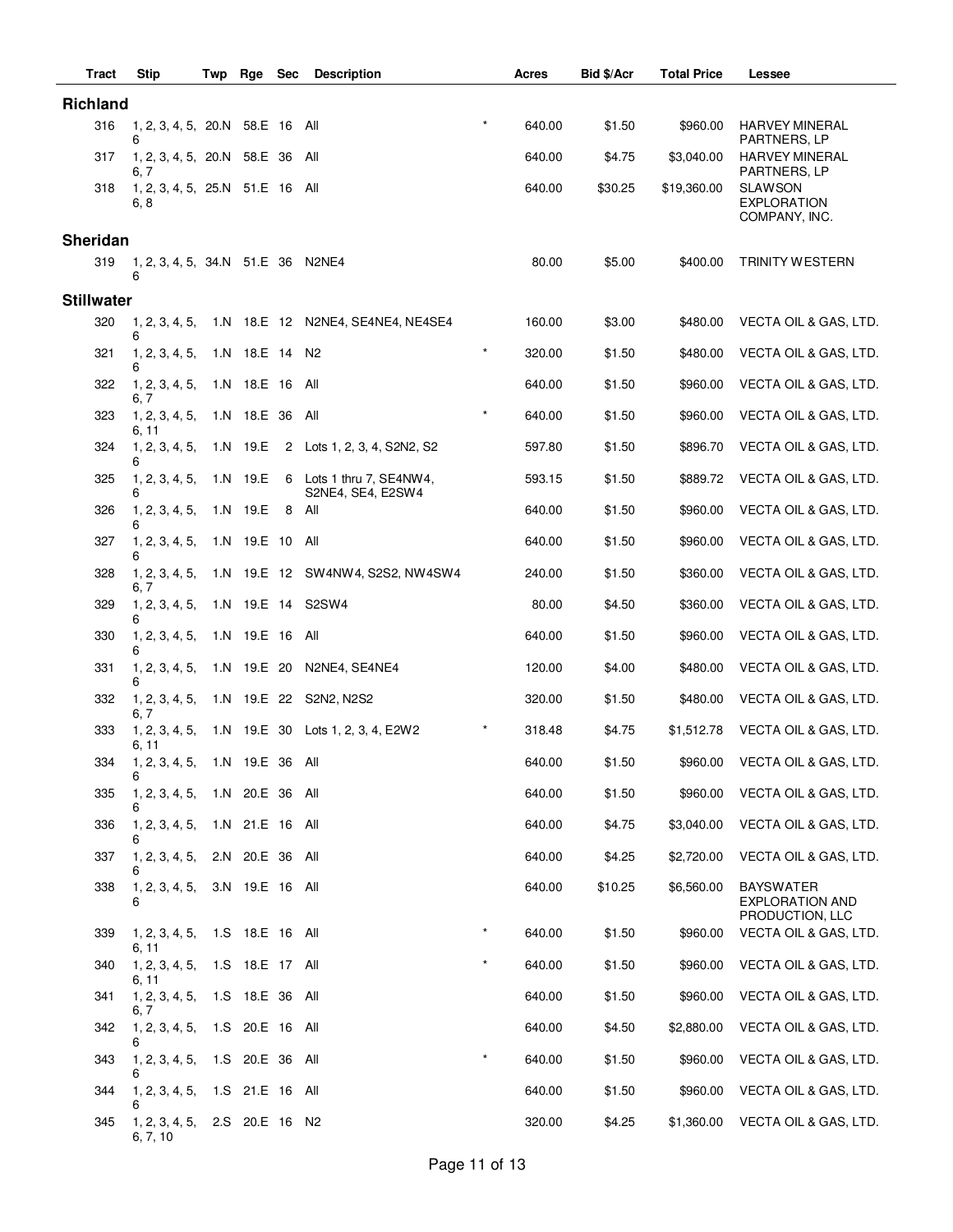| <b>Tract</b>  | Stip                                    | Twp | Rge    | Sec         | <b>Description</b>                           | Acres  | Bid \$/Acr | <b>Total Price</b> | Lessee                                |
|---------------|-----------------------------------------|-----|--------|-------------|----------------------------------------------|--------|------------|--------------------|---------------------------------------|
| 346           | 1, 2, 3, 4, 5,<br>6, 7                  |     |        |             | $\star$<br>5.S 17.E 36 W2, W2NE4             | 400.00 | \$75.25    | \$30,100.00        | BILL CHUPP LAND<br><b>SERVICES</b>    |
| <b>Teton</b>  |                                         |     |        |             |                                              |        |            |                    |                                       |
| 347           | 1, 2, 3, 4, 5, 21.N<br>6                |     |        | 3.W 16 All  | $\star$                                      | 640.00 | \$1.50     | \$960.00           | HEMUS, LTD.                           |
| 348           | 1, 2, 3, 4, 5, 21.N<br>6, 10            |     | 3.W 35 |             | S2NE4, E2SE4                                 | 160.00 | \$1.50     | \$240.00           | HEMUS, LTD.                           |
| 349           | 1, 2, 3, 4, 5, 21.N<br>6, 7, 10         |     | 3.W 36 |             | All                                          | 640.00 | \$1.50     | \$960.00           | HEMUS, LTD.                           |
| 350           | 1, 2, 3, 4, 5, 21.N<br>6, 13            |     | 4.W 16 |             | $\star$<br>All                               | 640.00 | \$1.50     | \$960.00           | HEMUS, LTD.                           |
| 351           | 1, 2, 3, 4, 5, 21.N<br>6, 13            |     | 4.W 36 |             | $\star$<br>All                               | 640.00 | \$10.25    | \$6,560.00         | HEMUS, LTD.                           |
| 352           | 1, 2, 3, 4, 5, 21.N<br>6                |     | 5.W    | 6           | $\star$<br>NW4SE4                            | 40.00  | \$9.00     | \$360.00           | HEMUS, LTD.                           |
| 353           | 1, 2, 3, 4, 5, 21.N<br>6, 10            |     | 5.W    | $7^{\circ}$ | $\star$<br>Lot 3, NE4SW4                     | 76.37  | \$5.50     | \$420.04           | <b>HAYES RESOURCES</b>                |
| 354           | 1, 2, 3, 4, 5, 21.N<br>6, 7, 10, 13     |     |        | 5.W 16 All  | $\star$                                      | 640.00 | \$1.50     | \$960.00           | HEMUS, LTD.                           |
| 355           | 1, 2, 3, 4, 5, 21.N<br>6                |     | 5.W 34 |             | NW4NE4                                       | 40.00  | \$7.00     | \$280.00           | HEMUS, LTD.                           |
| 356           | 1, 2, 3, 4, 5, 21.N<br>6, 7, 10         |     |        | 5.W 36 All  |                                              | 640.00 | \$1.50     | \$960.00           | HEMUS, LTD.                           |
| <b>Wibaux</b> |                                         |     |        |             |                                              |        |            |                    |                                       |
| 357           | 1, 2, 3, 4, 5, 11.N 57.E 18 E2<br>6     |     |        |             |                                              | 320.00 | \$1.75     | \$560.00           | <b>HAYES RESOURCES</b>                |
| 358           | 1, 2, 3, 4, 5, 11.N 58.E 16 All<br>6, 7 |     |        |             |                                              | 640.00 | \$7.00     | \$4,480.00         | <b>HARVEY MINERAL</b><br>PARTNERS, LP |
| 359           | 1, 2, 3, 4, 5, 11.N 59.E 16 All<br>6    |     |        |             |                                              | 640.00 | \$10.25    | \$6,560.00         | PETRO-HUNT, LLC                       |
| 360           | 1, 2, 3, 4, 5, 11.N 59.E 36<br>6        |     |        |             | All                                          | 640.00 | \$25.25    | \$16,160.00        | PETRO-HUNT, LLC                       |
| 361           | 6                                       |     |        |             | 1, 2, 3, 4, 5, 12.N 58.E 16 W2, W2E2, SE4SE4 | 520.00 | \$25.25    | \$13,130.00        | PETRO-HUNT, LLC                       |
| 362           | 1, 2, 3, 4, 5, 12.N 58.E 36<br>6, 7     |     |        |             | All                                          | 640.00 | \$7.00     | \$4,480.00         | <b>HARVEY MINERAL</b><br>PARTNERS, LP |
| 363           | 1, 2, 3, 4, 5, 12.N 59.E 16<br>6        |     |        |             | All                                          | 640.00 | \$25.75    | \$16,480.00        | PETRO-HUNT, LLC                       |
| 364           | 1, 2, 3, 4, 5, 12.N 59.E 36<br>6        |     |        |             | All                                          | 640.00 | \$26.25    | \$16,800.00        | PETRO-HUNT, LLC                       |
| 365           | 1, 2, 3, 4, 5, 13.N 56.E 36 All<br>6    |     |        |             |                                              | 640.00 | \$6.25     | \$4,000.00         | PETRO-HUNT, LLC                       |
| 366           | 1, 2, 3, 4, 5, 13.N 57.E 36 All         |     |        |             |                                              | 640.00 | \$26.00    | \$16,640.00        | PETRO-HUNT, LLC                       |
| 367           | 1, 2, 3, 4, 5, 13.N 58.E 16 All<br>6, 9 |     |        |             |                                              | 640.00 | \$7.00     | \$4,480.00         | <b>HARVEY MINERAL</b><br>PARTNERS, LP |
| 368           | 6, 8                                    |     |        |             | 1, 2, 3, 4, 5, 13.N 59.E 4 Lots 1, 2, S2NE4  | 161.04 | \$28.00    | \$4,509.12         | <b>HARVEY MINERAL</b><br>PARTNERS, LP |
| 369           | 1, 2, 3, 4, 5, 13.N 59.E 16 All         |     |        |             |                                              | 640.00 | \$27.25    | \$17,440.00        | PETRO-HUNT, LLC                       |
| 370           | 1, 2, 3, 4, 5, 13.N 59.E 36 All<br>6    |     |        |             |                                              | 640.00 | \$28.00    | \$17,920.00        | <b>HARVEY MINERAL</b><br>PARTNERS, LP |
| 371           | 1, 2, 3, 4, 5, 14.N 58.E 36 All<br>6, 7 |     |        |             |                                              | 640.00 | \$11.00    | \$7,040.00         | <b>HARVEY MINERAL</b><br>PARTNERS, LP |
| 372           | 1, 2, 3, 4, 5, 14.N 59.E 16 All<br>6    |     |        |             |                                              | 640.00 | \$11.00    | \$7,040.00         | <b>HARVEY MINERAL</b><br>PARTNERS, LP |
| 373           | 1, 2, 3, 4, 5, 14.N 59.E 36 W2<br>6     |     |        |             | $\star$                                      | 320.00 | \$8.50     | \$2,720.00         | TRINITY WESTERN                       |
| 374           | 1, 2, 3, 4, 5, 15.N 59.E 16 All<br>6    |     |        |             | $\star$                                      | 640.00 | \$11.00    | \$7,040.00         | <b>HARVEY MINERAL</b><br>PARTNERS, LP |
| 375           | 6, 8                                    |     |        |             | 1, 2, 3, 4, 5, 15.N 59.E 18 E2NW4, W2NE4     | 160.00 | \$8.00     | \$1,280.00         | <b>HARVEY MINERAL</b><br>PARTNERS, LP |
| 376           | 1, 2, 3, 4, 5, 15.N 59.E 27 All         |     |        |             | $\star$                                      | 640.00 | \$8.00     | \$5,120.00         | <b>HARVEY MINERAL</b><br>PARTNERS, LP |
| 377           | 1, 2, 3, 4, 5, 15.N 59.E 34 NE4<br>6    |     |        |             |                                              | 160.00 | \$7.75     | \$1,240.00         | <b>HARVEY MINERAL</b><br>PARTNERS, LP |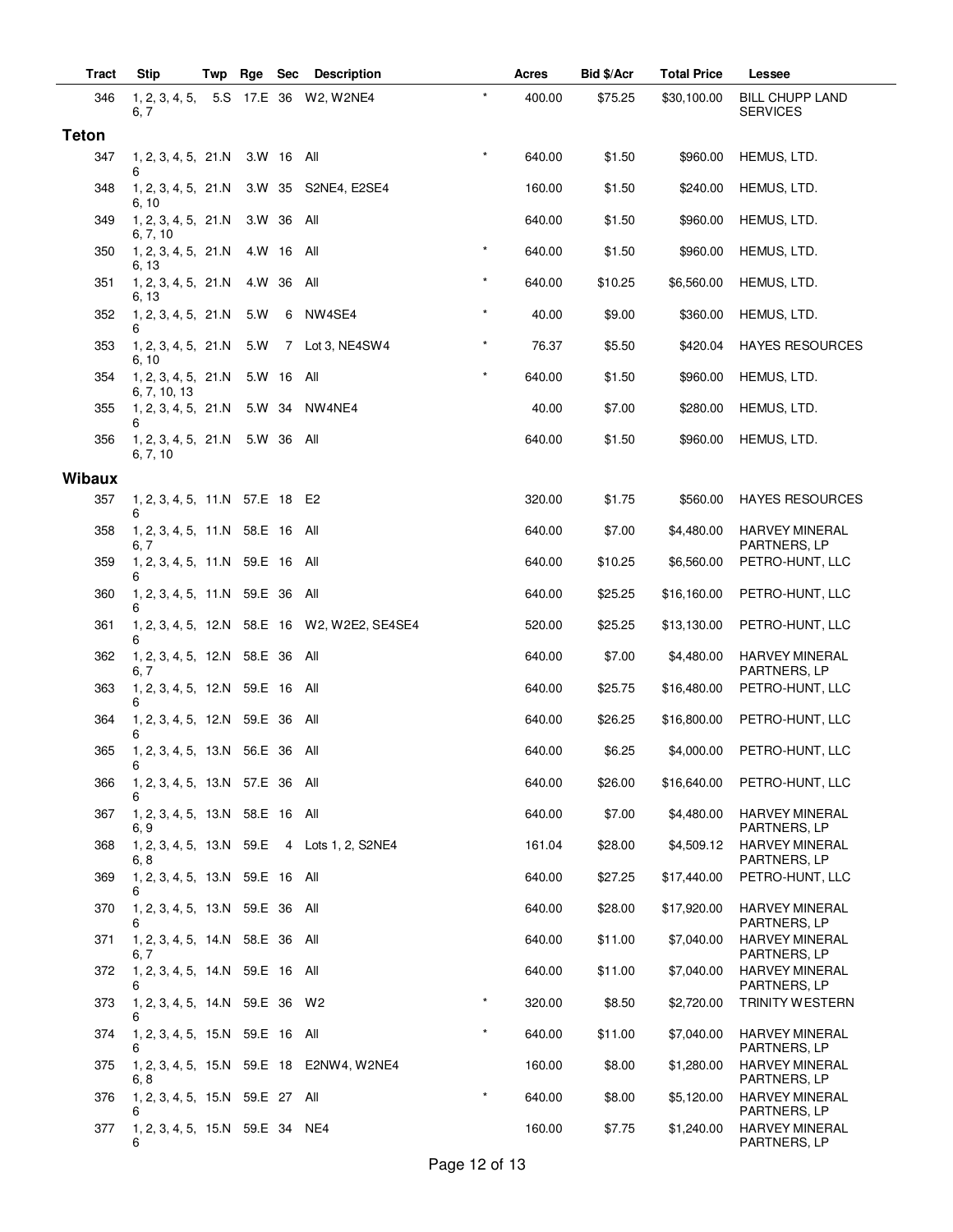| Tract | <b>Stip</b>                             | Twp | Rge     | <b>Sec</b> | <b>Description</b>                                | Acres  | <b>Bid \$/Acr</b> | <b>Total Price</b> | Lessee                                       |
|-------|-----------------------------------------|-----|---------|------------|---------------------------------------------------|--------|-------------------|--------------------|----------------------------------------------|
| 378   | 1, 2, 3, 4, 5, 15. N<br>6, 8            |     | 59.E 36 |            | NE4. S2                                           | 480.00 | \$8.00            | \$3.840.00         | <b>TRINITY WESTERN</b>                       |
| 379   | $1, 2, 3, 4, 5, 16$ . N 59. E 2<br>6, 8 |     |         |            | Lots 1, 2, S2NE4, SE4                             | 326.48 | \$7.50            | \$2,448.60         | <b>HARVEY MINERAL</b><br><b>PARTNERS, LP</b> |
| 380   | 6                                       |     |         |            | 1, 2, 3, 4, 5, 16.N 59.E 12 Lots 3, 4, S2NW4, SW4 | 324.31 | \$7.50            | \$2,432.32         | <b>HARVEY MINERAL</b><br><b>PARTNERS, LP</b> |
| 381   | 1, 2, 3, 4, 5, 16.N 59.E 16<br>6        |     |         |            | All                                               | 640.00 | \$7.50            | \$4.800.00         | PETRO-HUNT, LLC                              |
| 382   | 1, 2, 3, 4, 5, 16.N 59.E 32<br>6        |     |         |            | Lots 1, 2, N2SE4, NE4                             | 326.69 | \$12.25           | \$4,001.95         | <b>HARVEY MINERAL</b><br><b>PARTNERS, LP</b> |
| 383   | 1, 2, 3, 4, 5, 16.N 59.E 36<br>6        |     |         |            | All                                               | 640.00 | \$7.25            | \$4.640.00         | <b>HARVEY MINERAL</b><br>PARTNERS, LP        |

## *Summary by Lessor*

*Dept of Natural Resources & Conservation* 151910.76 383

\* Part of all of tract is not state-owned surface

## **Lease Sale Totals**

| Oil and Gas Lease Sale Summary |  |  |  |  |  |  |  |
|--------------------------------|--|--|--|--|--|--|--|
| 383                            |  |  |  |  |  |  |  |
| 151.910.76                     |  |  |  |  |  |  |  |
| \$1,015,267.42                 |  |  |  |  |  |  |  |
| \$6.68                         |  |  |  |  |  |  |  |
|                                |  |  |  |  |  |  |  |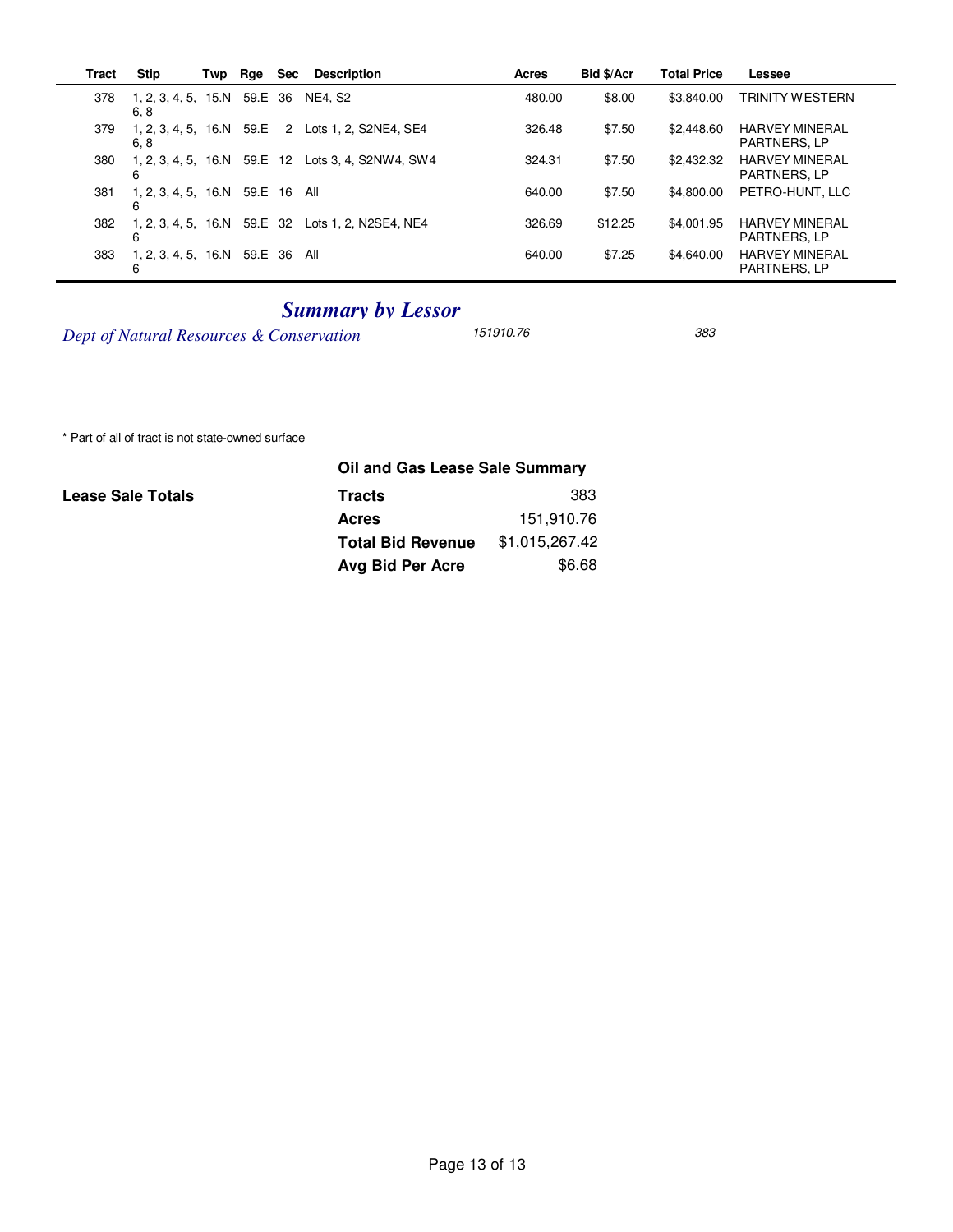## **Stipulations**

- 1. Lessee shall notify and obtain approval from the Department's Trust Land Management Division (TLMD) prior to constructing well pads, roads, power lines, and related facilities that may require surface disturbance on the tract. Lessee shall comply with any mitigation measures stipulated in TLMD's approval.
- 2. Prior to the drilling of any well, lessee shall send one copy of the well prognosis, including Form 22 "Application for Permit" to the Department's Trust Land Management Division (TLMD). After a well is drilled and completed, lessee shall send one copy of all logs run, Form 4A "Completion Report", and geologic report to TLMD. A copy of Form 2 "Sundry Notice and Report of Wells" or other appropriate Board of Oil and Gas Conservation form shall be sent to TLMD whenever any subsequent change in well status or operator is intended or has occurred. Lessee shall also notify and obtain approval from the TLMD prior to plugging a well on the lease premises.

Issuance of this lease in no way commits the Land Board to approval of coal bed methane production on this lease. Any coal bed methane extraction wells would require subsequent review and approval by the board.

- 3. The TLMD will complete an initial review for cultural resources and, where applicable, paleontological resources of the area intended for disturbance and may require a resources inventory. Based on the results of the inventory, the TLMD may restrict surface activity for the purpose of protecting significant resources located on the lease premises.
- 4. The lessee shall be responsible for controlling any noxious weeds introduced by lessee's activity on State-owned land and shall prevent or eradicate the spread of those noxious weeds onto land adjoining the lease premises.
- 5. The definitions of "oil" and "gas" provided in 82-1-111, MCA, do not apply to this lease for royalty calculation purposes.
- 6. If the State does not own the surface, the lessee must contact the owner of the surface in writing at least 30 days prior to any surface activity. A copy of the correspondence shall be sent to TLMD.
- 7. Due to unstable soil conditions on this tract and/or topography that is rough and/or steep, surface use may be restricted or denied. Seismic activity may be restricted to poltershots.
- 8. The lessee is responsible to pay for all damages, including penalties and charges assessed by the USDA-CFSA on CRP lands, as a result of drilling and production on the tract.
- 9. Active sage grouse lek(s) have been identified on or adjacent to this tract. No activities shall occur on the tract until the proposed action has been approved in writing by the Director of the Department. If surface activity is proposed on the tract, the department will consult with the Director of the Department of Fish, Wildlife and Parks for his or her comments, concerns and recommendations. Additional mitigation measures may be required, including no-surface-occupancy buffers and/or timing restrictions, which may encompass part or all of the tract.